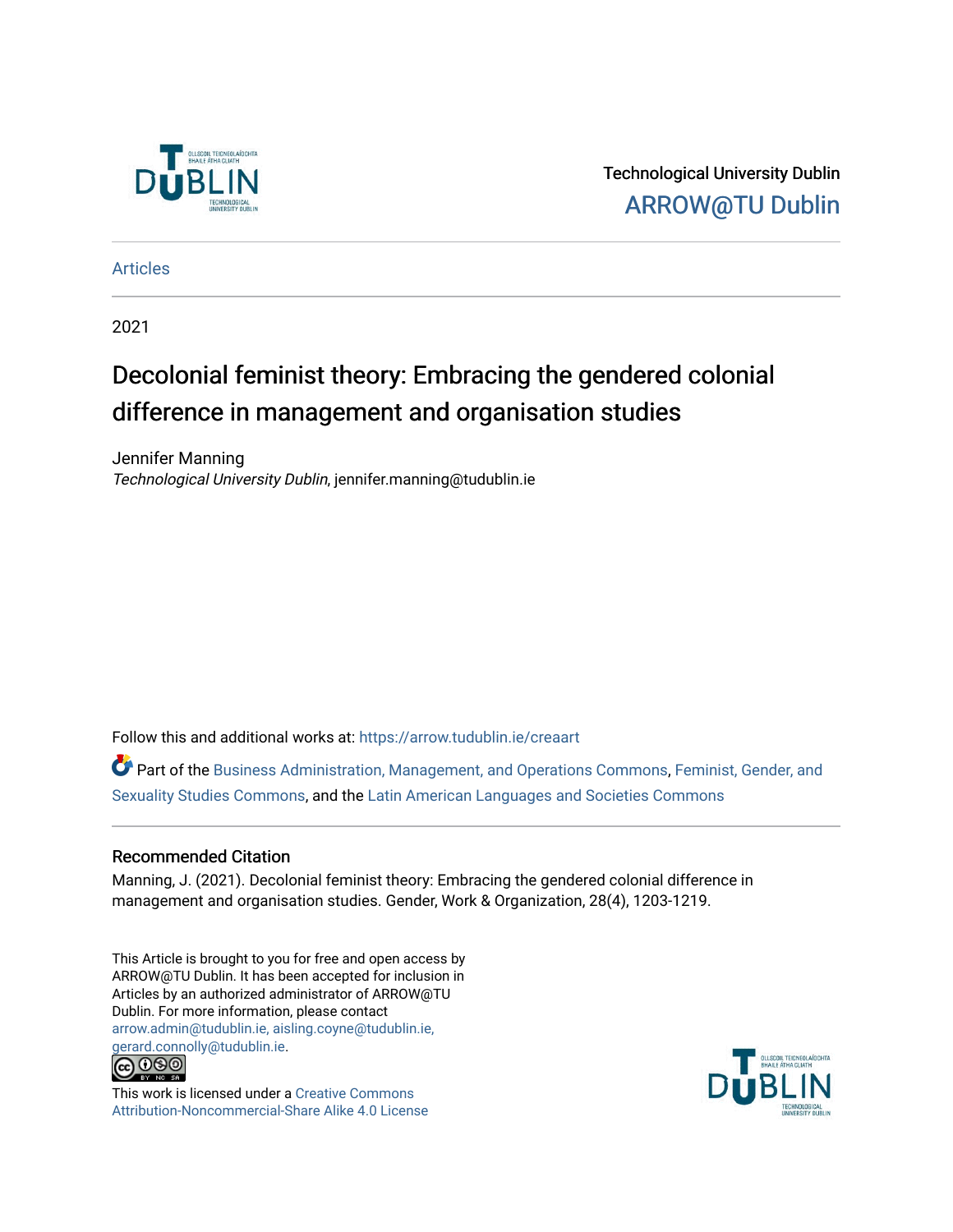DOI: [10.1111/gwao.12673](https://doi.org/10.1111/gwao.12673)

# **ORIGINAL ARTICLE**

**WILEY** 

# **Decolonial feminist theory: Embracing the gendered colonial difference in management and organisation studies**

# **Jennifer Manning**

Technological University Dublin, School of Management, Dublin, Ireland

#### **Correspondence**

Jennifer Manning, Technological University Dublin, School of Management, City Campus, Dublin, Ireland. Email: [jennifer.manning@tudublin.ie](mailto:jennifer.manning@tudublin.ie)

**Funding information** Open access funding provided by IReL

## **Abstract**

Feminist theories in management and organization studies, each with their own ontological and epistemological assumptions, offer critical perspectives of the status quo to challenge our idea of progress in the discipline, yet there is limited engagement with ideas, theories, or practices from the lived experiences of Global South women. Decolonial feminism engages with debates pertaining to coloniality/ modernity and indigenous identity and gender in Latin America, while providing a space for the voices and lived experiences of marginalized, non‐Western(ised) women. Positioned in the context of Guatemalan Maya women and deploying critical insights from decolonial feminists, I unpack how the discourse *about* Global South women silences their voices and agency. Integrating decolonial feminist theory allows us to rethink management and organizationorganization studies as a Western gendered system. Interrupting mainstream narratives to bring a new geopolitics of knowledge and knowing from the perspective of the gendered colonial difference.

#### **KEYWORDS**

coloniality, decolonial, feminist, Maya women, modernity, indigenous knowledge, postcolonial

This is an open access article under the terms of the Creative Commons Attribution License, which permits use, distribution and reproduction in any medium, provided the original work is properly cited.

© 2021 The Authors. Gender, Work & Organization published by John Wiley & Sons Ltd.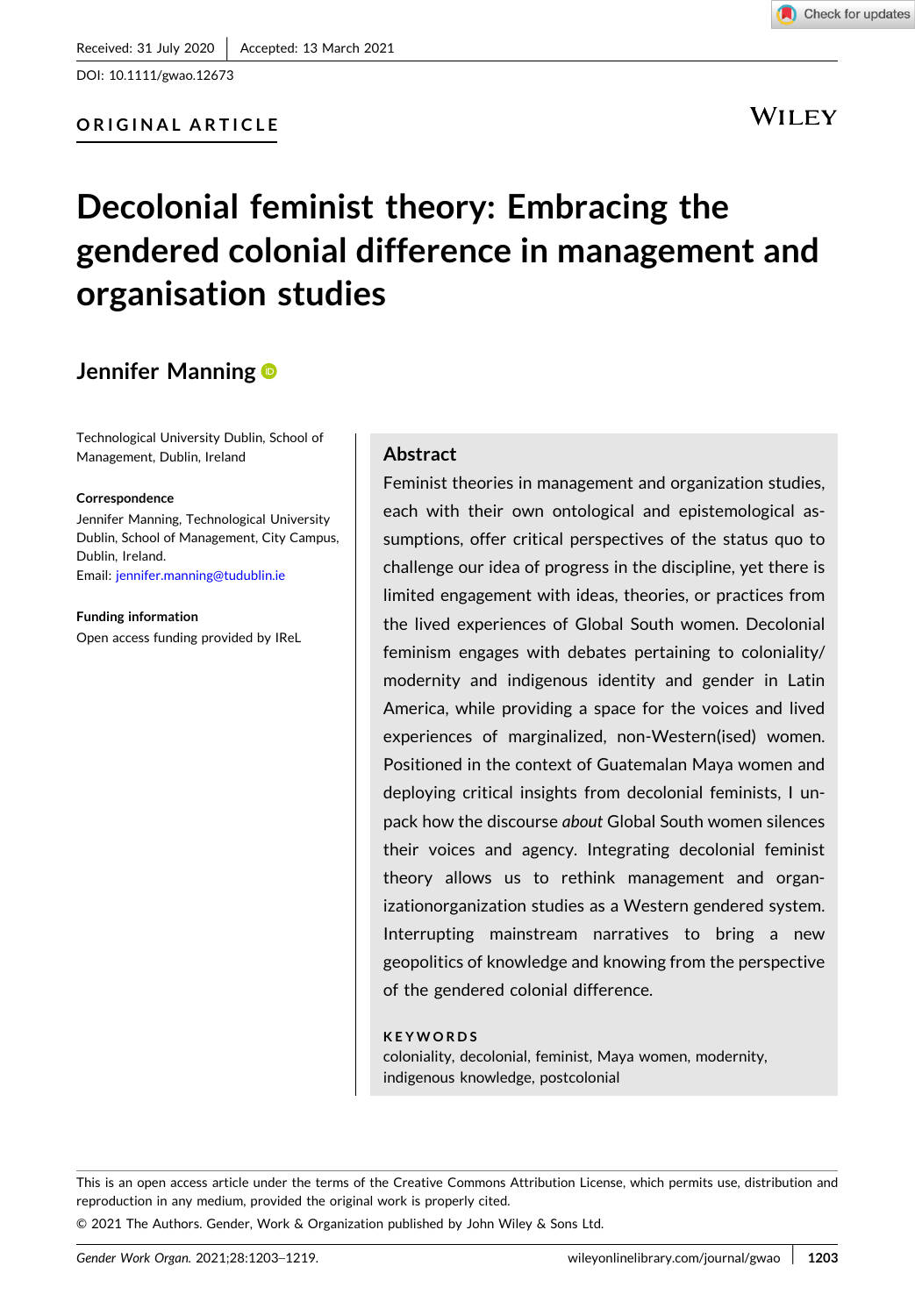"Being a woman, indigenous and poor, in this society, condemns one to exclusion in the maiority of spaces." Calixta Gabriel Xiquin, a Kaqchikel Maya writer and feminist advocate, in Krogstad [\(2015,](#page-15-0) p. 50).

# **1** <sup>|</sup> **INTRODUCTION**

This paper is an argument for the valued contribution decolonial feminist theory can make to management and organization studies (MOS). Decolonial feminism is an emerging theoretical concept led by Lugones [\(2008;](#page-15-0) [2010\)](#page-15-0) that centers decolonial theory in racial/gendered feminist context. Decolonial feminist theory engages with debates pertaining to coloniality/modernity and Global South indigenous identity and gender, while providing a space for the voices and experiences of silenced, "othered" women in MOS (Bhambra, [2014](#page-13-0); Lugones, [2010;](#page-15-0) Paludi et al., [2019](#page-16-0); Schiwy, [2007\)](#page-16-0). In this paper, I provide insight into how the voices and agency of women in the Global South have become silenced and how the discourse about Global South women presents them as the "other": a homogenous group of women characterized by their feminine gender and their being "Third World". Decolonial feminist theory is introduced as a framework to provide space in MOS for the silenced voices of women from the Global South to become agents in the production of knowledge and a visible part of the MOS discourse. By this means, this theoretical perspective facilitates the production of knowledge from the perspective of "otherness", specifically the gendered colonial difference.

Decolonial theory critiques Western representation of the "other" and reveals how knowledge produced in and by the West is layered with colonial power, thereby creating and sustaining a politics of Western knowledge dominance and rendering the "other" an object of knowledge (Mignolo, [2007](#page-15-0); Prasad, [2003;](#page-16-0) Said, [1978](#page-16-0)). Integrating this theoretical lens into MOS enables us to understand knowledge as situated. That is, knowledge is embedded within a social, cultural, historical and political time and place that reflects contextual features and lived experiences (Haraway, [1988\)](#page-14-0). Decolonial feminist theory values all knowledge and lived experiences as equal, and in so doing provides a new framework within the geopolitics of knowledge production, one that demands respect for the pluralization of differences. Integrating decolonial feminist theory into MOS adds richness and complexity to current theorizing. Grounded in Global South women's lived experiences, decolonial feminist theory challenges the male/masculine, white/Western and bourgeois/managerial epistemologies that have come to dominate our discipline (e.g., Ferguson, [1994;](#page-14-0) Metcalfe & Woodhams, [2012\)](#page-15-0), thereby encouraging the acceptance of *another*way of working and organizing.

As an emerging theoretical concept, decolonial feminism builds upon the work of non-Western(ised), indigenous and women of color activists engaged in women's movements in their community and society (Cunningham, [2006](#page-14-0); Espinosa Miñoso, [2017;](#page-14-0) Hernández Castillo, [2010;](#page-14-0) Lugones [2007,](#page-15-0) [2008,](#page-15-0) [2010\)](#page-15-0). It implies a new path that is not an imposition or prescription, but a worldview, a way of seeing and doing and understanding gender that emanates from marginalized women in the Global South. Many Global South women live in an inbetween world (Lugones, [2007](#page-15-0), [2008](#page-15-0)), a world full of uncertainties, ambiguities and contradictions; a space between indigenous worldviews and contemporary social and cultural life constructed by modernity/coloniality. Using a decolonial feminist framework to understand the everydayness of these in‐between worlds identifies the complexities of the women's lived experiences. Moreover, the absence of this lens highlights the limited engagement with Global South women in MOS resulting in a limited understanding of these in‐between worlds and the contribution they can make to our understanding of work and organization/organizing (Manning, [2017a](#page-15-0), [2017b](#page-15-0), [2018\)](#page-15-0).

A decolonial feminist theoretical framework is a critical, reflexive tool that, when applied to MOS, has a threefold contribution. First, it can challenge coloniality/modernity, capitalism and patriarchy whereby its application in MOS can allow scholars, activists and managers to rethink the work and agency of Global South women, and in so doing we can rethink MOS as a Western gendered system. Second, decolonial feminist theory is a way to think from the perspective of "otherness" and align ourselves with the social and economic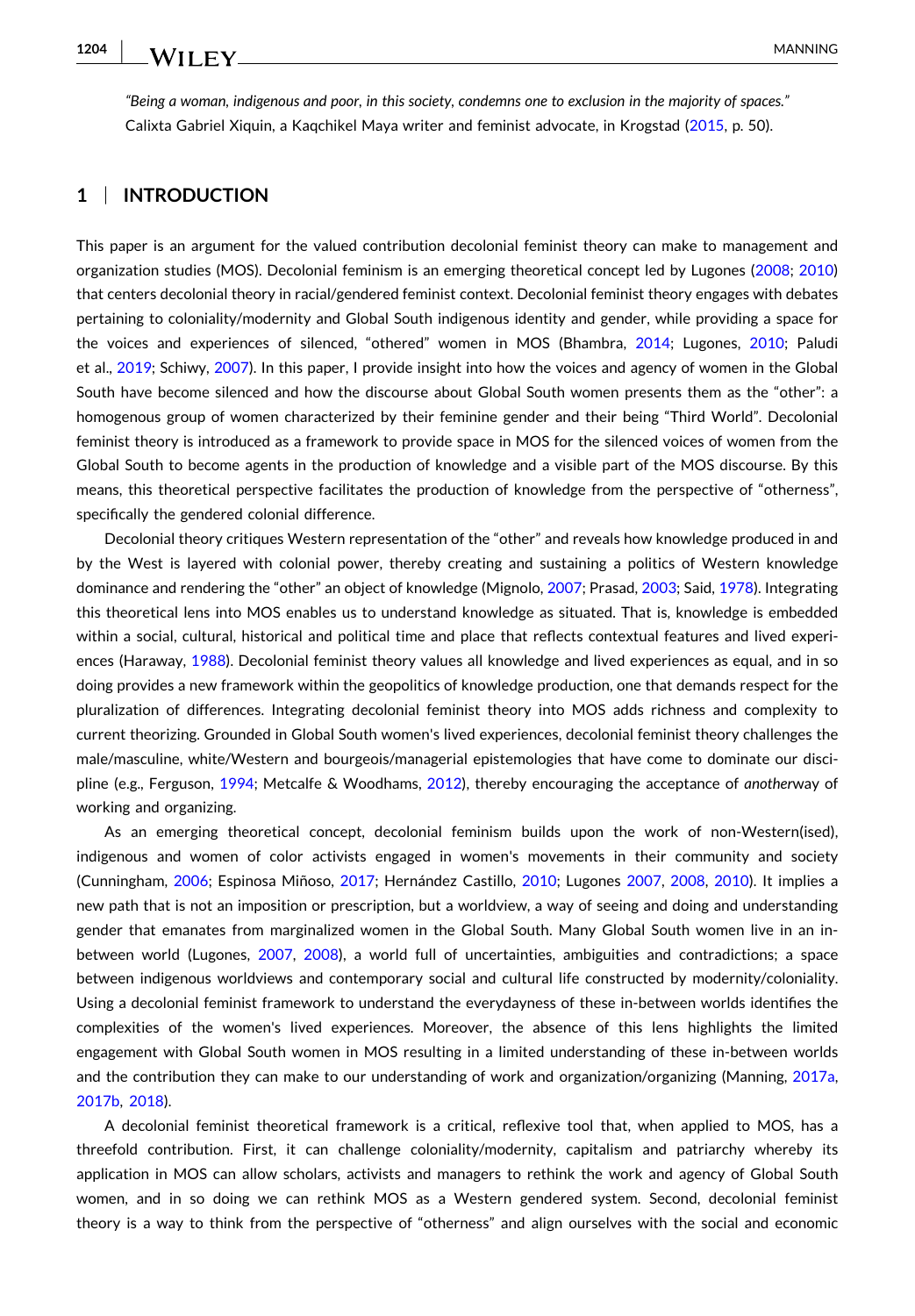## WILEY.

struggles of Global South women. In so doing this theoretical perspective enables us to enter into a dialog with Global South women to bring insight into MOS theory and practice from different experiences, perspectives, worldviews and ways of working and organizing from those who are overlooked, often ignored and have to fight to be heard. Third, it is a call for pluriversality. Decolonial feminist theory encourages an epistemic move toward embracing a pluriversality of knowledges, ideas and experiences in MOS. The purpose is to create a plurality of knowledge whereby all cultures, all nations remain equal, and as such all people and all communities have the right to be different precisely because everyone is considered equal (Paludi et al., [2019](#page-16-0)).

In this paper, I use the terms "others" and "Global South" broadly and cautiously. The "Global South" is a highly politically contested and debated discourse. It refers to the geographic, socioeconomic and political divide that exists between the countries of the economically "developed world", known as the Global North or the West, and the countries that are referred to as "Third World" or "developing nations", primarily former colonies of the Global North that are seen as poor (C. T. Mohanty, [2003a;](#page-15-0) Prashad, [2012\)](#page-16-0). The term Global South is used throughout this paper to refer to the countries that are victims of first, colonization and subsequently, neoliberal maldevelopment, and as such they are considered economically developing or underdeveloped. The "other" refers to those who do not fit the Western profile of modernity, that is, persons and cultures that are considered nonmodern. The postcolonial theorist Spivak [\(1988\)](#page-16-0) uses the term "subaltern*"* to emphasize the position of the marginalized "other", which refers to those socially, politically and geographically outside the dominant power structures.

As a white, Western (Irish) woman, I must reflexively locate myself in this paper so not to be seen as speaking for all "othered" Global South women. My first engagement with decolonial feminist theory was during my doctoral research which explored the work and lives of marginalized, indigenous Maya women working together in backstrap weaving groups in rural, remote Highland communities in Guatemala. Having previously lived in Guatemala, I was profoundly impacted by how much I learned from this experience –from complex worldviews, to challenging lived experiences, to alternative ways of working and organizing. My worldviews were built upon an ontology of modernity that did not adequately recognize the work, lives and knowledge of 'others'. Bringing this experience into my doctoral research, within MOS little is known about how marginalized Maya women construct their identity as women, and about their work and organization/organizing experiences in the context of their social, cultural and historical location. To undertake my doctoral research, I developed a decolonial feminist ethnography (Manning, [2016,](#page-15-0) [2018,](#page-15-0) forthcoming). Traditional ethnographies reinforce imperialist tendencies and epistemic violence, and produce authoritative, descriptive studies about 'others' (Foley, [2002;](#page-14-0) Madison, [2012\)](#page-15-0). However, developing a decolonial feminist ethnography encourages researchers to engage with the politics of power and positionality in the research process to create space for the voices and lived experiences of "others". This approach to research encourages researchers to strive toward being ethically and reflexively engaged throughout the research process, whereby the participants are agents in the knowledge being produced.

The Global South context of this chapter is focused on the Americas: specifically the historical, social and cultural context of the Maya population in Central America. The lived experiences of Maya women are woven throughout the paper as an example. In what follows, first, there is an introduction to the decolonial concepts of modernity/coloniality and a discussion highlighting how the voices of Global South women have been historically silenced. There follows an analysis of decolonial feminist theory and a discussion of the evolution of this theoretical lens in relation to the many feminist theories that have come before it, particularly focusing on postcolonial feminist theory. The "doing" of decolonial feminist theory in MOS follows this, which includes a brief integration of empirical evidence enabling us to rethink MOS as a Western, gendered system. The paper concludes with an overview of the contributions in integrating a decolonial feminist theoretical framework in MOS.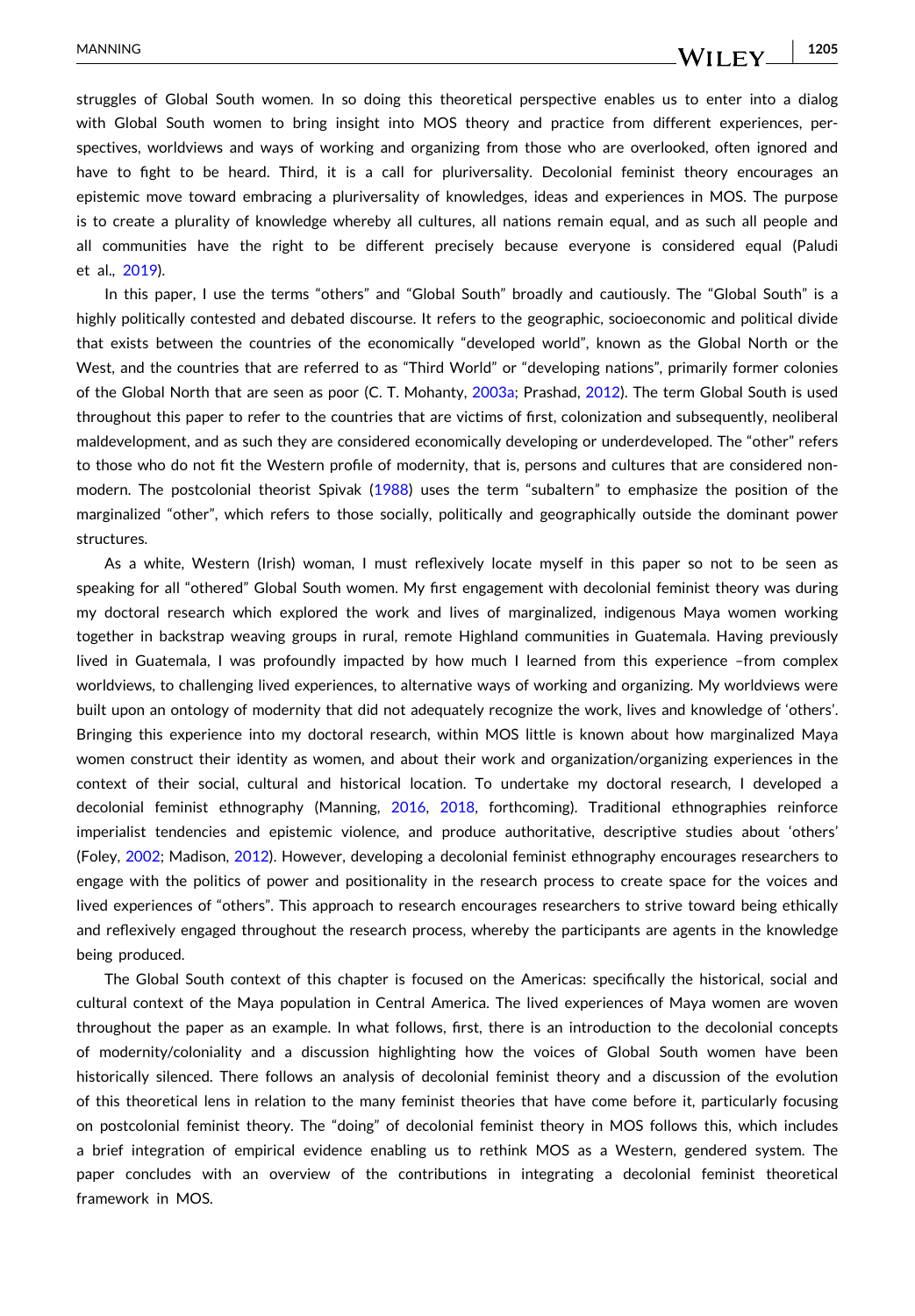# **2** <sup>|</sup> **MODERNITY/COLONIALITY: THE HISTORICAL SILENCING OF GLOBAL SOUTH WOMEN**

Before challenging the discursive silencing of Global South women's voices in the MOS discipline, this paper first unpacks the history of the colonization of Global South women's knowledge, agency and gender. This section weaves together a discussion of an ontology of modernity with insights into the colonization of the Maya population in Central America, while outlining the consequences of colonization in the silencing of Global South women's voices.

# **2.1** <sup>|</sup> **Understanding modernity: How we view the Global South through a lens of coloniality**

Decolonial theory is founded in the modernity/coloniality dialogs between prominent Latin American scholars. The work of Mignolo ([2005](#page-15-0), [2007](#page-15-0), [2011](#page-15-0)), Escobar [\(2007,](#page-14-0) [2010\)](#page-14-0), Dussel (Dussel & Ibarra‐Colado, [2006\)](#page-14-0) and Quijano [\(2000,](#page-16-0) [2007](#page-16-0)), among others, founded decolonial theory by critiquing Eurocentric modernity and claims of universality. Dussel and Ibarra‐Colado ([2006](#page-14-0)) explain modernity as a phenomenon that denotes the sociocultural centrality of Europe from the moment the Americas were discovered. Modernity refers to the crystallisation of discourses, practices and institutions that have developed over the past few hundred years from European onto-logical and cultural colonization (Escobar, [2010;](#page-14-0) Misoczky, [2011\)](#page-15-0). Escobar ([2010](#page-14-0)) explains that the world and all knowledges constructed on the basis of an ontology of modernity became a universal ontology, and this universal ontology has gained dominance over certain worldviews, institutions, constructs and practices. Decolonial theorists argue that the idea of the universality of a Western ontology is based on the displacement of those in the Global South from the effective history of modernity. As a result, history becomes a product of the West, and modernity became synonymous with the West by displacing the actions, ideas and knowledge of those in the Global South. In so doing, Western modernity created the "other". The "other" refers to those who do not fit the profile of modernity, that is, persons and cultures that are considered non-modern. This is exemplified in the Guatemalan National Census, 1894, written by the ruling Ladino population (persons of European descent and a mixture of Maya and European heritage), as cited in Grandin [\(2000,](#page-14-0) p. 130):

The Ladinos and Indians are two distinct classes; the former march ahead with hope and energy through the paths that have been laid out by progress; the latter, immovable, do not take any part in the political and intellectual life, adhering tenaciously to their old habits and customs.

Dussel and Ibarra-Colado ([2006](#page-14-0)) argue that modernity is founded in the convergence of three related processes: capitalism as an economic and civilizing system for which people consider there is no alternative; colonialism of epistemic, cultural, political and social systems; and Eurocentrism, the universality of European ontology. Modernity is specific to "the context of Eurocentric hegemonic patterns of knowledge and its claims of universality" (Misoczky, [2011](#page-15-0), p. 347). Escobar ([2010](#page-14-0)) explains that the world and all knowledges constructed on the basis of an ontology of modernity became a universal ontology, and this universal ontology has gained coherence over certain constructs and practices, for example, the primacy of humans over other humans, animals and nature; the idea of the individual separate from the community; the cultural constructs of "the economy" and "the market", and implementation of capitalism as a socio-natural form.

Despite the elimination of direct political, social and cultural domination established by the Europeans over the conquered in Latin America (and Africa, and much of the Middle‐East and Asia), the relationship between Europe (and their Euro‐North American descendants) and the "others" continues to be one of domination (Hulme, [2008](#page-15-0); Quijano, [2007](#page-16-0)). Rather than direct imposition from the outside, the universality of a Eurocentric ontology of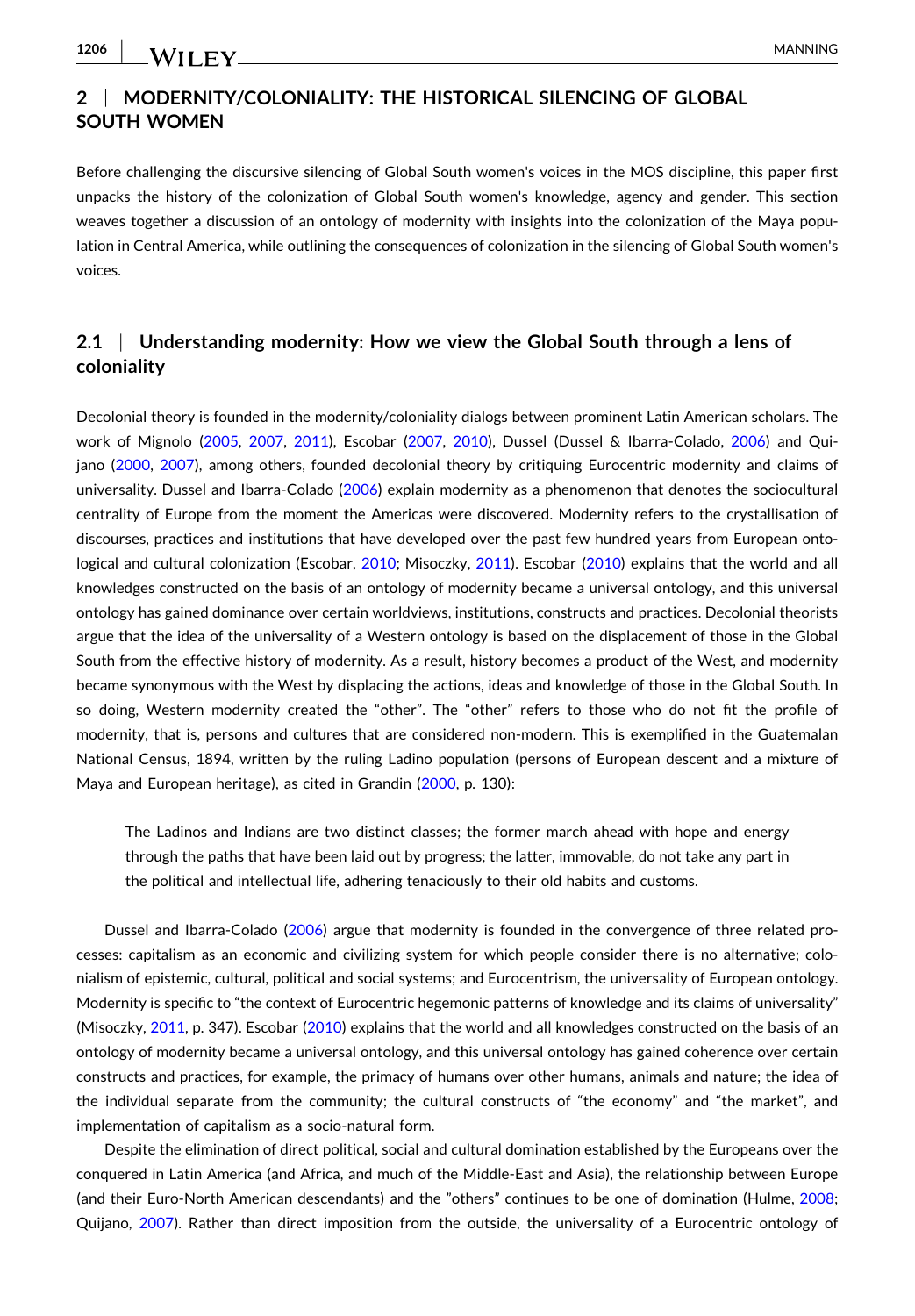modernity is maintained by colonization's successor, Western imperialism and neoliberalism, referred to in this paper as coloniality (Quijano, [2007](#page-16-0); Said, [1978;](#page-16-0) Ul-Haq & Westwood, [2012\)](#page-16-0). Mignolo [\(2011\)](#page-15-0) and Restrepo and Escobar ([2005](#page-16-0)) explain that modernity and coloniality are mutually dependent phenomena: coloniality is constitutive of modernity and there can be no modernity without coloniality. Coloniality refers to "the pattern of power which has emerged as a result of colonialism" and is an explicit strategy of epistemological control and domination (Misoczky, [2011](#page-15-0), p. 347). As explained by Mignolo [\(2007,](#page-15-0) p. 162), "modernity, capitalism and coloniality are aspects of the same package of control of economy and authority, of gender and sexuality, of knowledge and subjectivity".

## **2.2** <sup>|</sup> **The coloniality of Global South women**

"We are not myths of the past, ruins in the jungle, or zoos. We are people, and we want to be respected, not to *be victims of intolerance and racism."* RigobertaMenchú Tum, one month before being awarded the-Nobel Peace Prize (as cited in Porras & Riis‐Hansen, [1992\)](#page-16-0).

The Maya civilization dominated the Central American region for nearly 2,000 years before Spanish colonizers arrived in the early 16<sup>th</sup> century. At the peak of Maya civilization, Maya society was one of the most advanced on Earth, having developed a complex culture with knowledge of astronomy and mathematics and an intricate written language. It was also a brutal culture with warfare, slavery and human sacrifice commonplace. Although ruthless and violent, the ancient Maya were not a patriarchal, hierarchical society. Maya women occupied important and leading positions as rulers, warriors, priestesses and healers in their society. The Maya cosmovision respects men and women equally. The value of women is emphasized in the strong connection between women, the Earth and the moon, manifest in their leading deity, the Moon Goddess. The Maya calendar is based on a cycle of 260 days, reflecting the gestational cycle of women and also the cycle of the moon (Krogstad, [2015](#page-15-0)). The principles of duality and complementarity guided the relationship and behavior between men and women in Maya communities. Gender complementarity focuses on the interdependence of productive roles of male and females, whereby gender relations are grounded in separate but mutually supported spheres of activity (Stockett, [2005\)](#page-16-0).

Much research suggests that precolonial Global South conceptions of gender were complex and structured differently from European conceptions (Connell, [2014](#page-14-0)), and Western understandings of the sexual division of labor do not accurately characterize past social and cultural systems in Latin America (Stockett, [2005](#page-16-0)). In the Maya philosophical conception, the man–woman relationship is based on the principles of duality and complementarity, resting on equality and respect between man and woman and fluidity between man/woman (Lopez, [2006\)](#page-15-0). Maya cultural traditions had male, female and third gendered (neither male or female and both male and female) deities, and both men and women ruled throughout the many Maya kingdoms. Indeed, gender was not segregated according to sexuality; it was understood to be fluid (R. Joyce, [1997](#page-15-0); Looper, [2002](#page-15-0); Marcos, [1998,](#page-15-0) [2009\)](#page-15-0). Ancient text and figures reveal men wearing women's clothing, gods with male and female aspects, and androgynous figures were commonplace (Stockett, [2005](#page-16-0)). Sexual bodies and cultural expressions of gender appear to have been malleable, which sometimes results in more than two kinds of bodies and more than two kinds of genders (R. A. Joyce, [1998;](#page-15-0) Stockett, [2005\)](#page-16-0).

Butler [\(2004,](#page-13-0) p. 10) explains that gender is a historical and social category that is continually enacted, albeit under the constraints of existing norms that differ across "geopolitical boundaries and cultural constraints on who is imagining whom, and for what purpose". Our understanding of gender in the context of modernity is a construct that regards the Western ideals we uphold about masculinity and femininity, roles and power relations. Spanish colonization brought with it mandatory conversion to Christianity which imposed upon the Maya population a Christian patriarchal and hierarchical society with the fundamental belief of the inferiority of women and their submissive position to men (Grasco, [2005\)](#page-14-0). The inequality of women was explicit in Spanish social and religious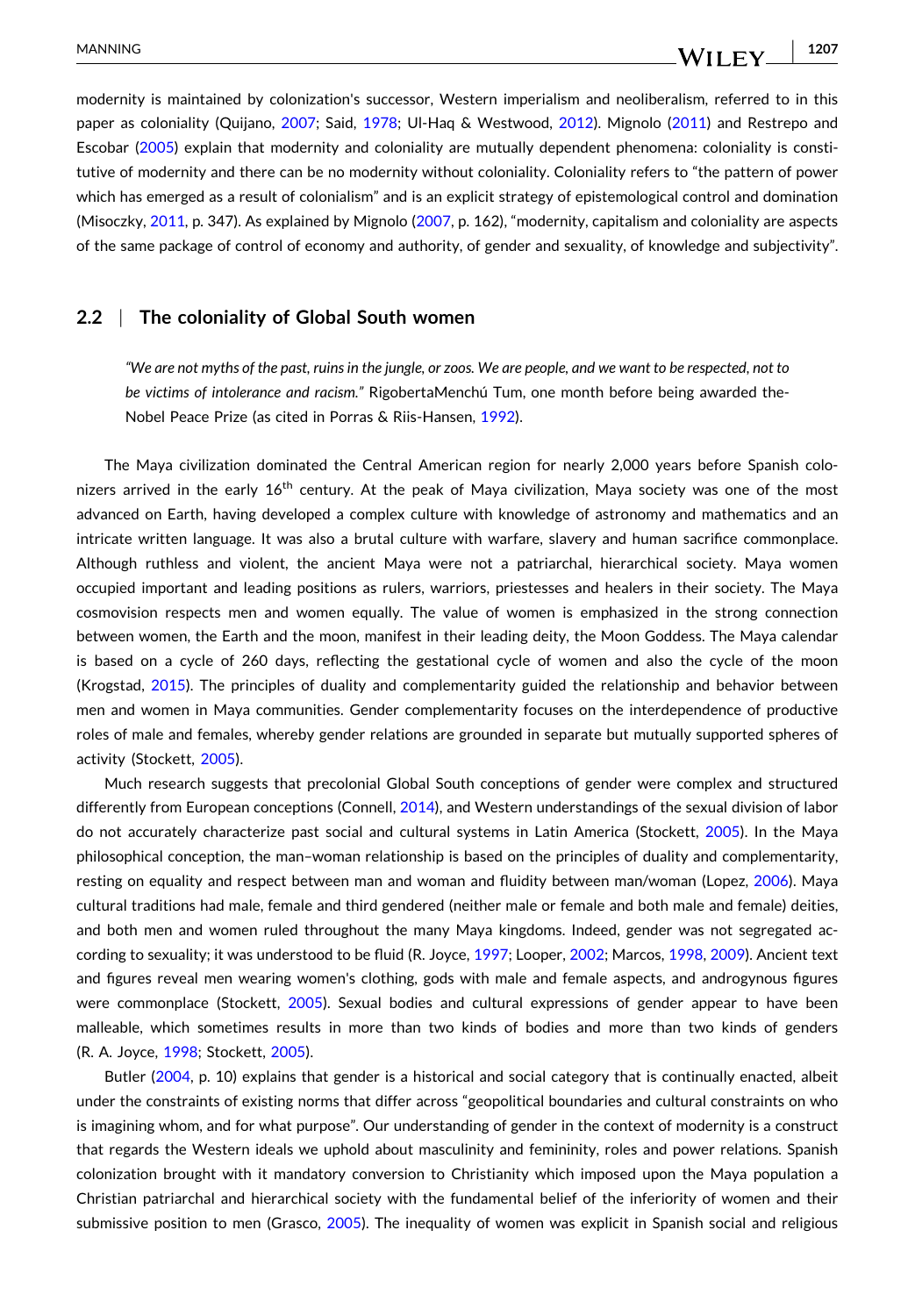WILEY MANNING

**1208**

customs; women were prohibited from participating in political, professional and religious institutions. Modernity/ coloniality resulted in the emergence of the sexual division of labor, whereby women are an identifiable category subordinate to men in all situations in Maya society.

Colonization colonized the sense of self and identity of the Maya population, their understanding of cosmology, work, and their gender relations; in so doing, implementing European understandings of gender and erasing the various conceptualizations of gender that pre‐existed European modern/colonial gender systems (Bhambra, [2014](#page-13-0); Connell, [2014](#page-14-0); Lugones, [2010;](#page-15-0) Schiwy, [2007](#page-16-0)). Maya women's identities and gender were therefore colonized. Lugones ([2008](#page-15-0)) describes the coloniality of gender as an encompassing phenomenon, where all control over sex, subjectivity, authority and labor is organized around it. According to Lugones ([2010](#page-15-0)), the universalized ontology of modernity organizes the world into homogenous, separable categories arranged through hierarchical dichotomies that have erased Global South women from most areas of social life. As such, gender has permeated the discourse of colonization and is inseparable from discussions of decolonization.

Modernity and the coloniality of gender infiltrate all aspects of social existence in the Global South and give rise to new social and geocultural identities, thereby creating gendered identities as well as racial identities (Lugones, [2007,](#page-15-0) [2008](#page-15-0)). Colonization created the concepts of race and gender; the imposition of race accompanied the interiorization of those in the Global South, and the imposition of gender accompanied the interiorization of Global South women (Lugones, [2008](#page-15-0); Oyěwùmí, [1997\)](#page-16-0). The Western gendered system, maintained by the coloniality of gender, permeates patriarchal and Western control over Global South women's identities and their production of knowledge (Lugones, [2010](#page-15-0); Schiwy, [2007\)](#page-16-0).

## **2.3** <sup>|</sup> **The coloniality of knowledge in management and organisation studies**

The coloniality of knowledge can be used as a lens to understand how MOS relies on modernity to view progress in our discipline. The coloniality of knowledge argues that the West's knowledge system attained dominance through participation in colonization and sustained this dominance through persistent intellectual and cultural imperialism that has marginalized and, in some cases, eradicated alternative knowledge systems, social structures, organizations and ways of working and organizing (e.g., Alcadipani & Faria, [2014;](#page-13-0) Calás and Smircich, [2003](#page-14-0); Ibarra‐Colado, [2006](#page-15-0); Jack et al., [2011](#page-15-0); Mignolo, [2007](#page-15-0); Misoczky, [2011](#page-15-0); Nkomo, [2011](#page-16-0); Quijano, [2007](#page-16-0); Said, [1978](#page-16-0); Spivak, [1988](#page-16-0); Ul‐Haq & Westwood, [2012](#page-16-0); Walsh, [2007\)](#page-16-0). Modernity and the coloniality of knowledge enforce Western managerial and organizational discourse and work practices upon the lives of those in the Global South, dictating a Western tradition of managerial and organizational thinking that defines how and what should be studied and practised (Imas & Weston, [2012\)](#page-15-0).

The coloniality of knowledge is concerned with intellectual hegemony of knowledge produced in the West following practices of Western knowledge production and dissemination. As explained by Quijano [\(2007,](#page-16-0) p. 170):

The cultural repression and the massive genocide together turned the previous high cultures of America into illiterate, peasant subcultures condemned to orality; that is, deprived of their own patterns of formalized, objectivized, intellectual, or visual expression.

Ibarra‐Colado [\(2006\)](#page-15-0) explains that the coloniality of knowledge is a means of control by detaching those in the Global South from their native condition and capacity for autonomous thought. Coloniality of knowledge has enabled Western-centric intellectualism and imperialism to flourish, in so doing creating unequal core-periphery relationships between institutions, academics and systems of knowledge between the West and the "rest" (Ul‐ Haq & Westwood, [2012](#page-16-0)). Faria [\(2014\)](#page-14-0) and Ul-Haq and Westwood (2012) argue that MOS academic centers are located in the West, and this is where the terms and categories of academic debates and discourse are determined. The West therefore remains at the center producing and disseminating knowledge and the "other" are the nations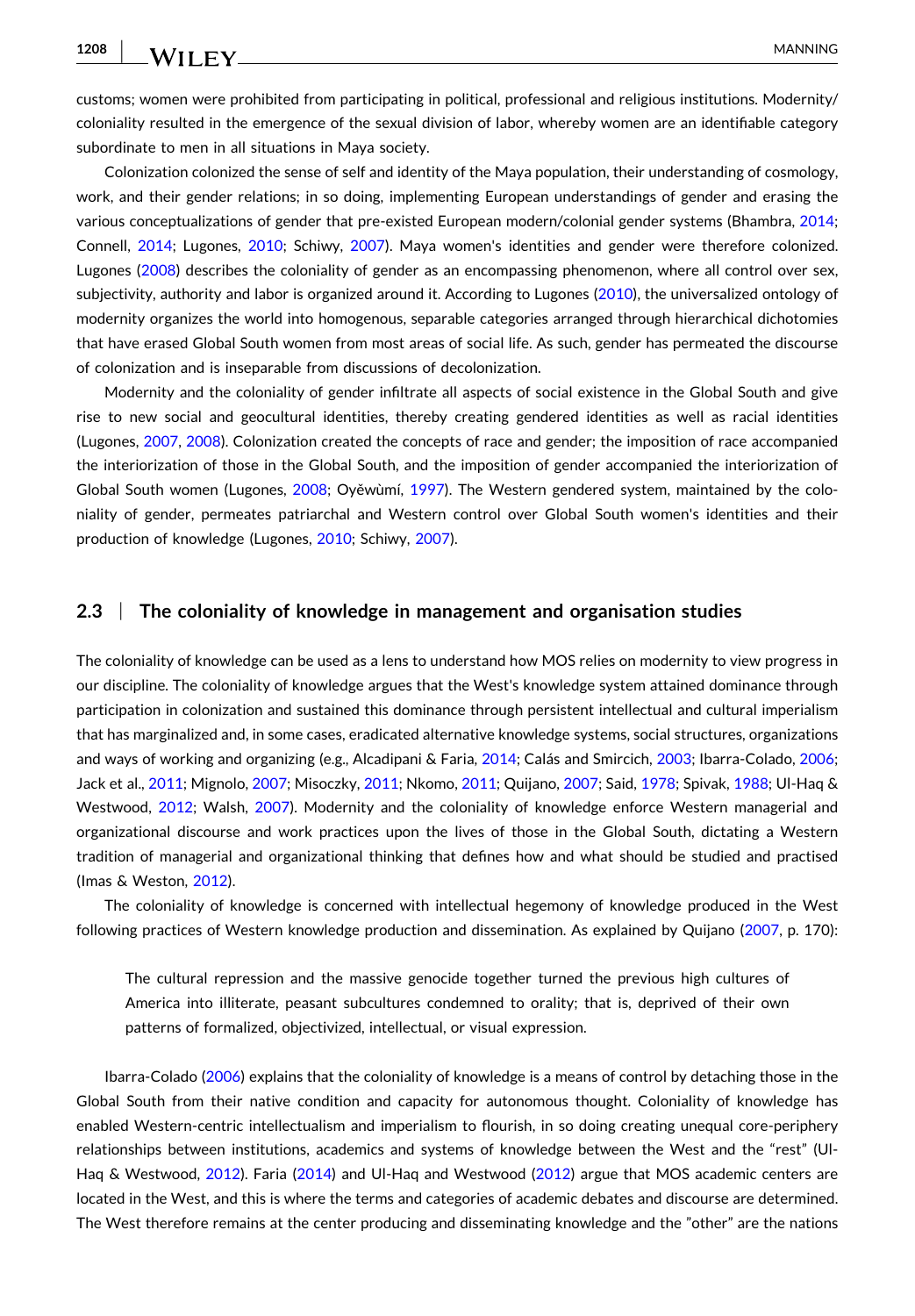- **1209**

consuming knowledge. Simultaneously the West dismantles "other" knowledges, social organization and ways of life (Mignolo, [2007\)](#page-15-0).

MOS discourse has become a construct of the West. The work of academic activists and critical management scholars, including Alcadipani et al. ([2012](#page-13-0)), Contu [\(2018\)](#page-14-0), Dar ([2018a](#page-14-0); [2018b](#page-14-0)), Dar et al. ([2020](#page-14-0)), Faria ([2014](#page-14-0)), Ibarra‐Colado ([2006](#page-15-0); [2008](#page-15-0)) and Ul‐Haq and Westwood ([2012\)](#page-16-0), explains that this is evident in a number of ways. First, the widespread mechanical transfer of academic programmes and textbooks from Europe and America, for example, by MOS "gurus", ensures the reproduction of their ideology. Further to this, the implementation of case studies to teach MOS follows a stereotypical European or American businessperson: white, male, liberal, upper/ middle‐class, heterosexual. Additionally, the dominance of the English language in academia places many academics from the Global South at a disadvantage and creates barriers for them publishing in leading academic journals, of which the top "international" journals only consider knowledge produced in the English language. Finally, Global South academics in the West and Global South adopt Western epistemologies to the point that they see little value in their own MOS traditions, ignoring or reshaping them to become palatable to Western theories. This is not to say that Global South scholars are not aware of the coloniality of knowledge. Many scholars acknowledge this but note that Western frameworks give them recognition in the international arena. In other words, "to belong in "the international community", you must speak the Center's language, use its concepts, discuss its agendas and perform to the stereotype of the "imperfect South" while keeping "a polite silence" on the real causes of your problems" (Ibarra‐Colado, [2006,](#page-15-0) p. 471).

## **3** <sup>|</sup> **UNDERSTANDING DECOLONIAL FEMINIST THEORY**

## **3.1** <sup>|</sup> **Western feminist discourse in management and organisation studies**

Over 20 years ago, Calás and Smircich [\(1999\)](#page-14-0) noted that feminist theory and theorizing from/of the Global South represent the most significant theoretical developments in MOS, arguing that these critical perspectives can provide multi-theoretical lenses to MOS and challenge our understanding of power and its relation to gender, ethnicity, race, class and sexuality. There are a variety of feminist perspectives, each with their own ontological and epistemological assumptions, focused on how to implement societal and organizational changes regarding gender (Calás & Smircich, [2006](#page-14-0); Őzkazanς-Pan, [2019\)](#page-16-0), yet there is limited engagement with ideas, theories or practices emerging from Global South feminists. Western feminist theories offer critical perspectives of the status quo to challenge our idea of progress in MOS, and raise concerns over gender and gender relations, equality and social justice within the context of nations, societies and organizations (Őzkazanç-Pan, [2019](#page-16-0)). However, early feminist frameworks are situated in the West and thereby tend to privilege the experiences and perspectives of already privileged Western women (Calás and Smircich, [1989](#page-14-0); [2006](#page-14-0); Harding et al., [2013](#page-14-0); Lorber, [2010;](#page-15-0) C. T. Mohanty, [2003b](#page-15-0); Őzkazanc-Pan, [2012,](#page-16-0) [2019](#page-16-0)).

For example, the first wave of feminist theories – liberal, radical and psychoanalytical – have different epistemological assumptions, yet share fundamental ontological assumptions whereby women's oppression is situated in their condition of being women. Thus, they are concerned with issues of equality, similarity or difference and seek solutions to how women and men can exist together, or separately, without subordination or oppression. Often referred to as "women's issues", the three theoretical perspectives are politically united in their concern to reform MOS. However, they are largely focused on lives and experiences of white, Euro-American, middle-class, heterosexual women (Calás & Smircich, [2006](#page-14-0); Gherardi, [2003](#page-14-0); C. Mohanty, [1988\)](#page-15-0). The second wave feminist theories – socialist and poststructuralist/postmodern – understand gender as a socially systematic process that is (re)produced through relations of societal power, historical processes and dominant discourses; institutions and epistemologies which become naturalized as "the way it is" (Calás & Smircich, [2006\)](#page-14-0). Thus, it is with the second wave of feminist theories that alternative ontologies, worldviews and experiences begin to enter feminist discourse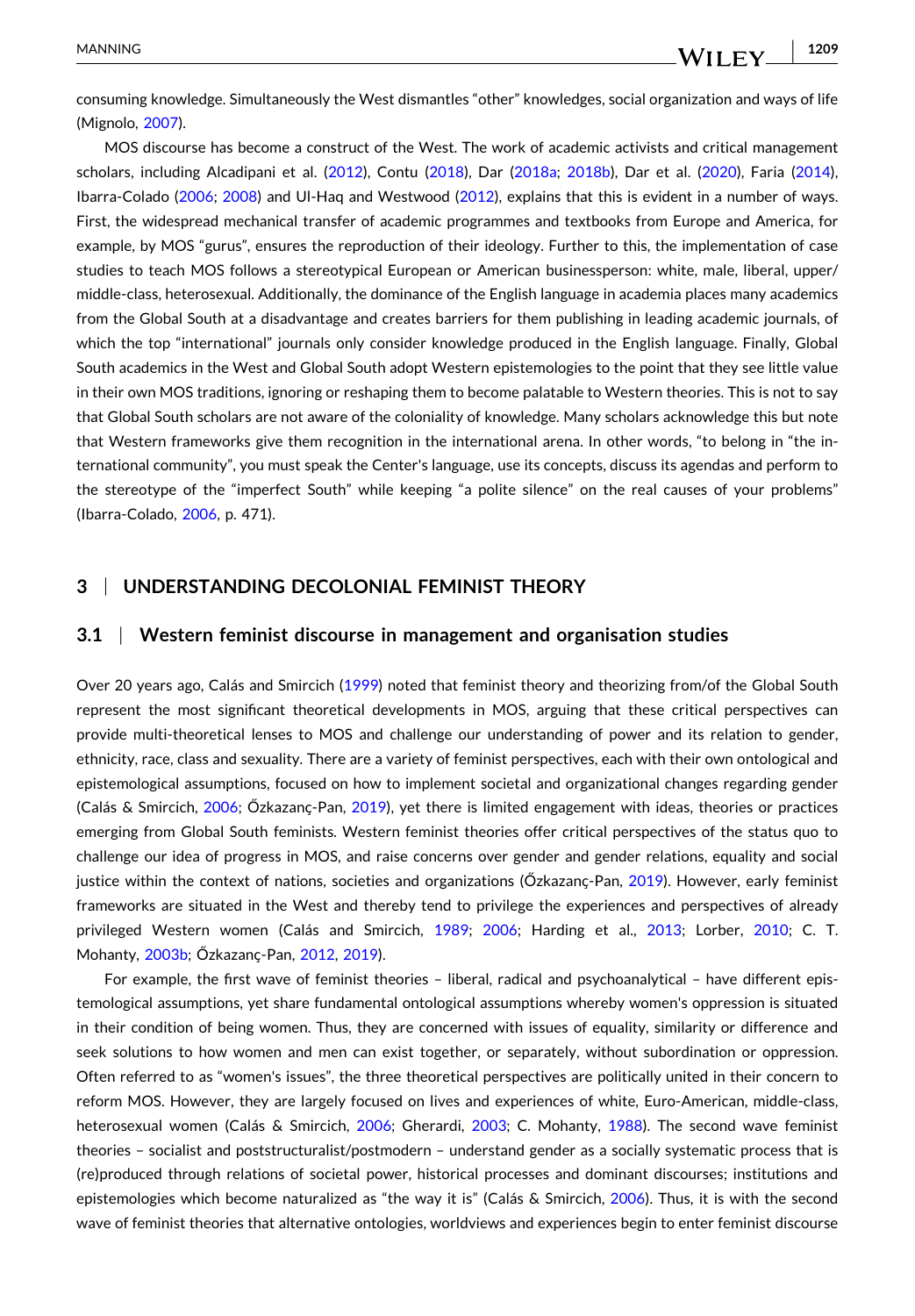- MANNING

in MOS. However, it is the third and fourth wave of feminist theorizing – postfeminism, standpoint, postcolonial and decolonial – that contest white Western feminist theorization of gender. While each has different ontological and epistemological assumptions, here we see the integration of alternative lived experiences and perspectives in feminist theorizing, from the experiences of women of color to the questioning of gender and gender binaries, whereby knowledge, worldviews and experiences are understood to be socially, culturally and historically situated (Haraway, [1988;](#page-14-0) hooks, [1981;](#page-15-0) Calás & Smircich, [2006](#page-14-0); C. T. Mohanty, [2003a](#page-15-0); [2003b](#page-15-0)). The fourth wave feminist perspectives of postcolonial and decolonial theorizing challenge the constructions of Global South women in Western discourse that represent them as uniformly lacking development, education, knowledge, progress, wealth, agency, etc., thereby presenting them as the "other" (Calás & Smircich, [2006](#page-14-0); Mohanty, [2003a](#page-15-0), [2003b](#page-15-0)). By way of postcolonial feminist theory I will introduce decolonial feminist theory, as there are important distinctions between the two epistemologically similar theories.

# **3.2** <sup>|</sup> **From postcolonial to decolonial feminist theory in management and organisation studies**

As analyzed by Őzkazanҫ‐Pan [\(2019\)](#page-16-0), postcolonial feminist lenses highlight issues of representation, knowledge production, power relations and Global South women's lived experiences. This framework provides insight as to how people from the Global South are spoken about and for in Western texts, demonstrating the epistemic violence experienced by those in the Global South whereby their voice and agency are ignored (Spivak, [1988](#page-16-0)). Indeed, while the voices and experiences of Global South women are marginalized from MOS, such women's bodies and labor are overrepresented in low‐wage, low‐status, low‐productivity work (Calás & Smircich, [2006;](#page-14-0) Őzkazanҫ‐Pan, [2019](#page-16-0); Spivak, [1999](#page-16-0)).

Many postcolonial feminists have critiqued theorizing and ideologies emanating from white, Western feminists' position of privilege where their writings are generalised on the grounds of their own experiences while they speak for/about Global South women. The foremost postcolonial feminist scholars, Spivak [\(1985;](#page-16-0) [1988](#page-16-0); [1999\)](#page-16-0) and C. Mohanty [\(1988;](#page-15-0) [1991](#page-15-0); [2003a;](#page-15-0) [2003b](#page-15-0)), argue that feminist writings discursively colonize the material and historical heterogeneities of the lives of women in the Global South, which produces a composite, singular Global South woman – the homogenized, gendered "other" – an image that carries with it the authorizing signature of Western imperial discourse. In Western academia, texts and culture Global South women are presented as a homogenous category needing economic development and an oppressed figure in need of Western emancipation (Barker, [2000](#page-13-0); Mohanty, [2003a](#page-15-0), [2003b](#page-15-0); Wood, [2001\)](#page-16-0). In such representations, the Global South is conceptualized as a singular place and the Global South woman is a sexual‐political object whose subject position is already determined (Mohanty, [2003a,](#page-15-0) [2003b](#page-15-0); Spivak, [1988\)](#page-16-0). Global South women are therefore assumed as a coherent homogenous group of women with the same interests and desires, whether from a rural or urban area, educated or unschooled and regardless of religion, class and ethnic‐racial location. These women are assumed victims of particular cultural and socio-economic systems and are defined by their gendered identity (C. T. Mohanty, [2003a](#page-15-0)), with such representations affording them no agency. Postcolonial feminist theorists argue that Western feminists position themselves as the "saviors of their poor Third World sisters" (Mendoza, [2002](#page-15-0), p. 301), and appropriate and colonize the constitutive complexities that characterize the lives of Global South women (C. T. Mohanty, [2003a](#page-15-0)). As a result of this systematic appropriation of the figure, identity and image of women in the Global South, a characterization of these women has been created that only emphasizes their feminine gender (sexually constrained) and their being "Third World", that is, ignorant, poor, uneducated, tradition‐bound, religious, domesticated, family‐ oriented, victimized, etc (Mendoza, [2002](#page-15-0); Mohanty, [2003a](#page-15-0), [2003b;](#page-15-0) Spivak, [1988\)](#page-16-0).

Referring back to my example of Maya women, Sanford ([2000](#page-16-0); [2001\)](#page-16-0) explains that the publication of Rigoberta Menchú Tum's [\(1983\)](#page-15-0) autobiography, *I, RigobertaMenchú: An Indian Woman in Guatemala*, challenges Western representations of Maya women. Principally, it dismantles the characterizations that negated the dynamic and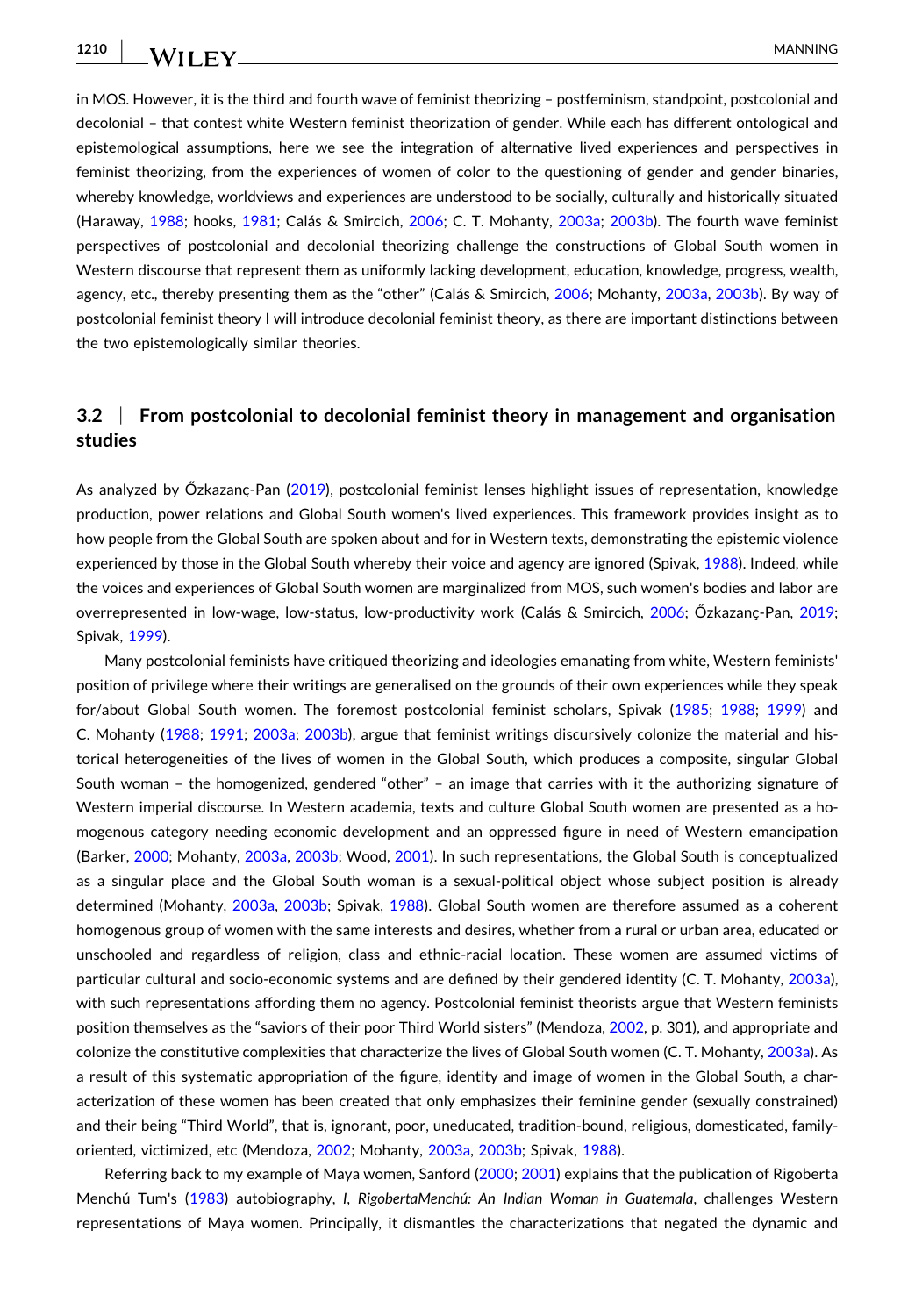varied political response of Maya women to state violence during the Guatemalan Civil War (1960–1996). This book came to represent the antithesis of stereotypes of Maya women as silent, traditional, static subordinates without politics or agency. O'Donnell ([2009](#page-16-0)) explores the representations of Maya women in Western feminist discourse that universalize and normalize their experiences as "Third World" women, finding that Maya women are portrayed as helpless victims, characterized by their vulnerabilities and denied their experiences as politically conscious agents with a voice.

Intellectually and epistemologically postcolonial and decolonial feminist theory share an intertwined relationship. Epistemic violence forms part of the two theoretical perspectives and both argue that Western feminist theory has aided the construction of Global South women as the "other", creating binary identities between Western(ised) women and "other" women (Lugones [2008,](#page-15-0) [2010;](#page-15-0) C. T. Mohanty, [2003a](#page-15-0); Spivak, [1988](#page-16-0)). However, rather than suggesting that all women are unique without the possibility for alliance or allyship between Western and Global South women, postcolonial and decolonial feminists acknowledge differences in the form of inclusive feminism (Cunningham, [2006](#page-14-0); Őzkazanç-Pan, [2019;](#page-16-0) Spivak, [1999](#page-16-0)). Integrating both perspectives into MOS helps to redefine MOS scholars' approach and recognize non‐Western(ised) Global South women, not as the "other" or inferior, uneducated females in low‐wage, low‐status work, but to bring forward their experiences and struggles in a way that foregrounds and nurtures their understanding of their work and organized existence and lived experiences. Indeed, postcolonial feminist theory has made significant contributions toward decolonizing MOS thought, discourse and practice (see, e.g., Calás & Smircich, [2006](#page-14-0); Metcalfe & Woodhams, [2012](#page-15-0); Nkomo, [2011](#page-16-0); Őzkazanc-Pan, [2012](#page-16-0); [2019](#page-16-0)), and much of decolonial feminist theorizing is built upon the seminal work of postcolonial feminist scholars and activists (e.g., C. T. Mohanty, [2003a;](#page-15-0) Spivak, [1988](#page-16-0)).

However, Espinosa Miñoso ([2009](#page-14-0)) argues that postcolonial feminist theorizing is colonized by hegemonic practices of Global South feminists who establish certain distance from privileged, white Western feminists, while simultaneously maintaining continuity with the metrics of modernity and colonial privilege, for example from an elite ethnic or social group, with formal education and schooling, etc. Thereby, constructing indigenous, black, poor, lesbian women as the "other" within the "other". As a result, we still know little about marginalized, indigenous, black, poor, lesbian, non‐Westernized women, particularly in Latin America, as their voices are eclipsed by the discourses *about* them. Decolonial feminism is an emerging theoretical concept, centering postcolonial feminism in a Latin American cultural, social and historical context, challenging coloniality/modernity, and ascertaining that gender is a colonial construct (Lugones, [2007,](#page-15-0) [2008](#page-15-0), [2010](#page-15-0)). The epistemological origins of decolonial feminist theory can be attributed to the Chicana feminist movement, motivated by the historical, social and cultural marginalization of women of Mexican descent in the U.S., (e.g., Anzaldúa, [1999](#page-13-0); Saldivar‐Hull, [1991](#page-16-0); Sandoval, [2000](#page-16-0)), the work of gender theorists in postcolonial countries (e.g., Connell, [2014;](#page-14-0) Oyěwùmí, [1997](#page-16-0)), black feminism and women of color feminist politics and activists (e.g., Hill Collins, [2008](#page-14-0); hooks, [1981;](#page-15-0) Roshanravan, [2014](#page-16-0)), and, most notably, intersectionality (e.g., Crenshaw, [1989,](#page-14-0) [1991;](#page-14-0) Holvino, [2010](#page-14-0); Liu, [2018](#page-15-0); Moraga and Anzaldúa, [1983](#page-16-0)).

Decolonial feminism engages with debates pertaining to coloniality/modernity and indigenous identity and gender in Latin America, while providing a space for the voices and experiences of marginalized, non‐Western women to speak of their identities, who they are and how they manage their personal and organizational lives (Bhambra, [2014](#page-13-0); Lugones, [2010;](#page-15-0) Schiwy, [2007](#page-16-0)). According to Espinosa Miñoso [\(2017\)](#page-14-0), decolonial feminist theory is a critical tool to dismantle the racist/sexist coloniality/modernity project. It is an episteme intrinsic to the process of decolonization that disrupts prevailing senses of social organization and the historical‐political‐economic order. MOS can benefit from decolonial feminist theory as it engages with the complexities of intersectionality to recognize the specific experiences of work associated with indigenous, non-modern and alternative ways of working and organizing by women in the Global South to provide space for "other" and indigenous knowledge, and breaks the mechanical transfer of knowledge from the West (Ibarra-Colado, [2008](#page-15-0); Lugones, [2010;](#page-15-0) Paludi, et al., [2019\)](#page-16-0). Thus, grounded in Global South women's lived experiences, decolonial feminist theory encourages the acceptance of *another*way of working and organizing, and seeing and doing, from the perspective of the gendered colonial difference.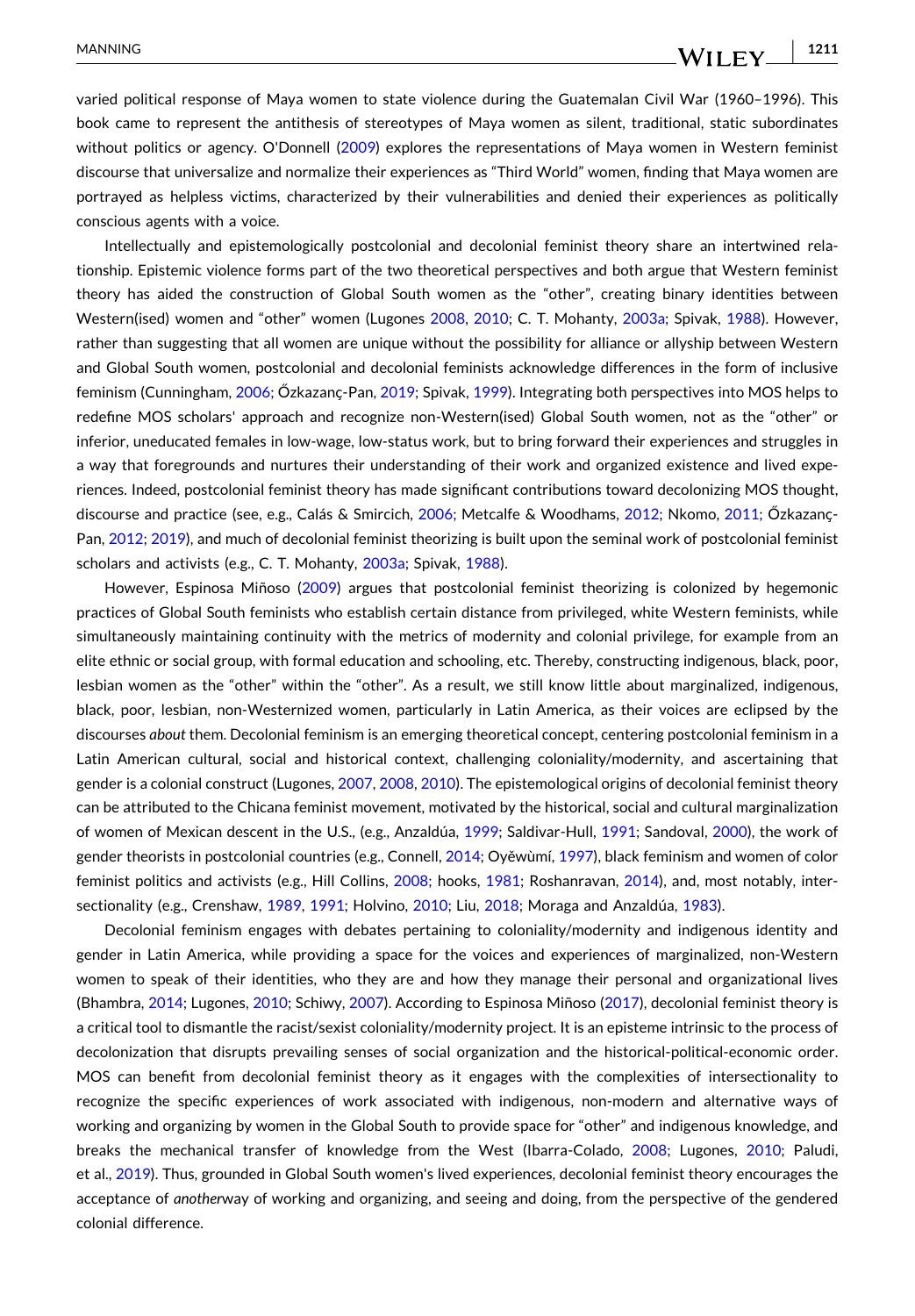#### **3.3** <sup>|</sup> **The practice of decolonial feminism in management and organisation studies**

Decolonial feminism comprises of women who, beginning with their own history of colonization, adopt decolonial feminist practices and weave them into their own indigenous struggles, experiences and worldviews (Bastian Duarte, [2012](#page-13-0)). Latin American decolonial feminist activists and scholars (e.g., Espinosa Miñoso, [2009](#page-14-0); [2017;](#page-14-0) Paredes, [2010;](#page-16-0) [2008\)](#page-16-0) resist the coloniality of knowledge and gender that creates the system of dominance imposed upon indigenous, black and marginalized women by working toward a collective goal of decolonization and depatriarchalization. Bastian Duarte [\(2012,](#page-13-0) p. 162) and Hernández Castillo [\(2010,](#page-14-0) p. 539) provide an extract of Bastian Duarte's (2002) interview (in Spanish) with Alma López, a Maya K'iche' woman from Guatemala, who explains that Maya women's understanding of feminism is complex and based on the women's social, cultural and historical location that is ignored by mainstream Western academics:

As an indigenous feminist I intend to recover the philosophical principles of my culture and to make them fit into the reality of the twenty‐first century. That is to say, to criticize what I don't like about my culture while proudly accepting that I belong to that culture. Indigenous feminism is to me part of a principle – women develop and make revolution to construct ourselves as independent persons who become a community that can give to others without forgetting about themselves. The philosophical principles that I would recover from my culture are equality, complementarity between men and women, and between men and men and women and women. That part of the Maya culture currently doesn't exist, and to state the contrary is to turn a blind eye to the oppression that indigenous women suffer. The complementarity is now only part of history; today there is only inequality, but complementarity and equality can be constructed. … The feminist movement that comes from academia is scarcely related to us. Why learn something that is unrelated to your reality or your culture? … We need to rebuild the feminism of indigenous women.

Decolonial feminism provides marginalized, indigenous and black women in Latin America space to (de) construct their identity, gender and epistemologies (Sandoval, [2000](#page-16-0)). However, much of the discourse of decolonial feminism in Latin America remains in rural, indigenous regions, published in Spanish, Portuguese and the numerous indigenous languages throughout the region (Radcliffe, [2015](#page-16-0); Richard, [1996;](#page-16-0) Schiwy, [2007](#page-16-0)). Moreover, within MOS the integration of decolonial feminist approaches are limited and quite recent. For example, Paludi et al. [\(2019\)](#page-16-0) apply a decolonial feminist theoretical lens to examine the historical representations of Latin Americans in archival Pan American Airways promotional material whereby they focus on the image‐making of Latinas as a romanticized, child‐like "other". My research applied a decolonial feminist theoretical framework to explore the lived experiences of Maya women working together in community weaving groups (Manning, [2017a,](#page-15-0) [2017b\)](#page-15-0). In what follows, I draw on my doctoral research to very briefly exemplify the application of a decolonial feminist lens in MOS.

Contemporary Guatemala is a patriarchal society, and exacerbated by colonial and post‐colonial repression, Maya women suffer from triple discrimination: as poor, indigenous women. However, decolonial feminist theory provides insight into Maya women's contemporary social and cultural location, as impacted by their long and complex history. Modern Maya cultural identity is evident in the preservation of traditional Maya dress (the *traje*) made and worn by Maya women, and Maya identities are ideologically constructed through language practices. Language and the *traje* are the primacy of Maya ethnicity and identity. The wearing of the *traje* and the speaking of Mayan languages promotes cultural distinction from the Ladino population; they are the antithesis of modernity/coloniality and signify a shared cultural identity between Maya people, and thereby act as powerful expression of social identity (Fischer, [2001](#page-14-0); Hendrickson, [1995;](#page-14-0) Hiller et al., [2009](#page-14-0); Manning, [2017a](#page-15-0)). Maya women make their *traje* through backstrap weaving, a traditional Maya artform of producing textiles. The process of backstrap weaving and the wearing of the backstrap woven *traje* are embodiments of Maya culture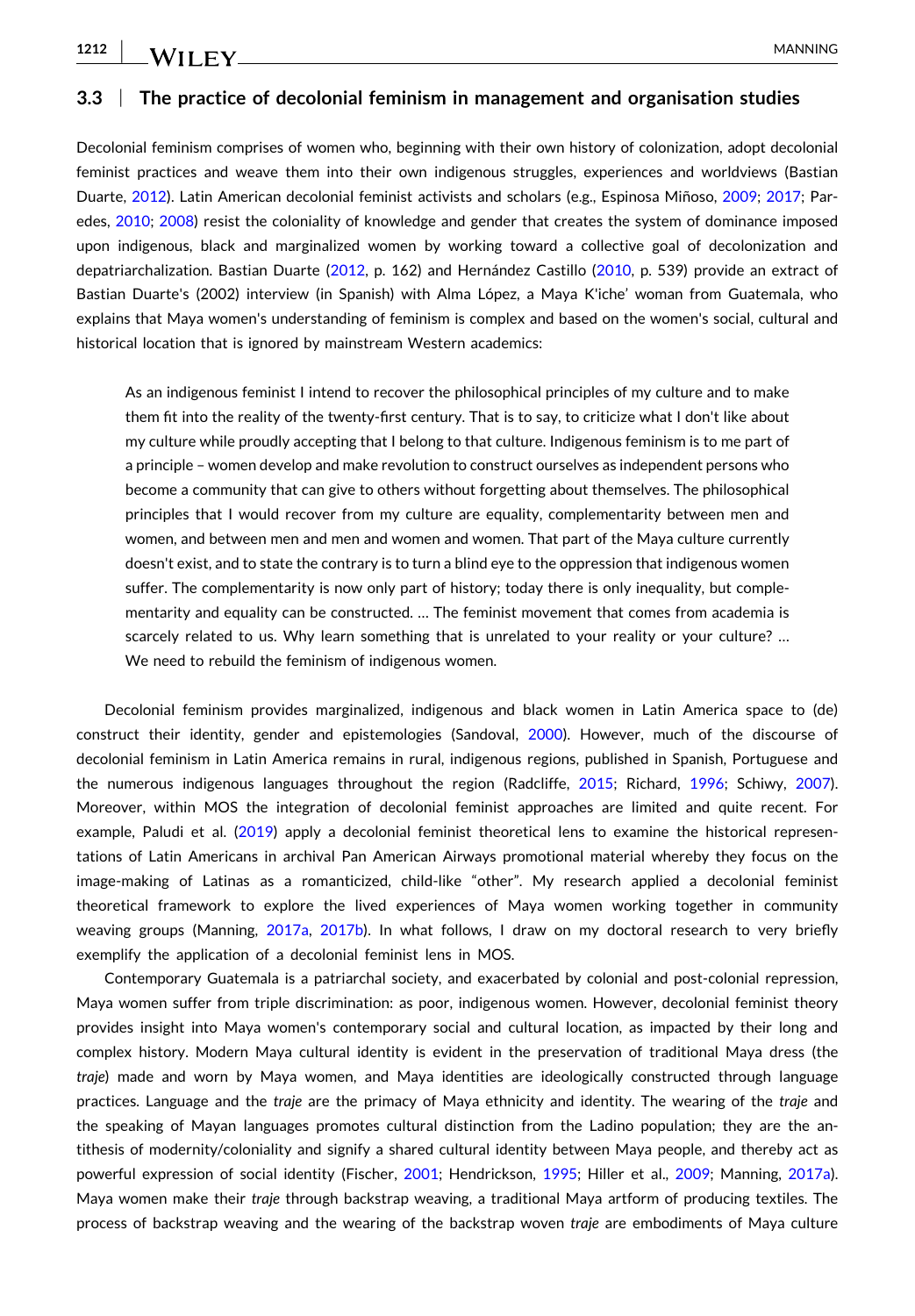and gender passed on through generations of women that symbolize the cultural creativity and resilience of Maya women (Hiller et al., [2009;](#page-14-0) Tedlock and Tedlock, [1985](#page-16-0)). In some rural Highlands communities in Guatemala, Maya women work together in backstrap weaving groups to produce and sell textiles. These groups espouse indigenous philosophies of harmony and equality where the women value the collective, cooperative space of their group. Marginalized Maya women are rendered to the home, yet domesticity and maternity are not opposed to participation and active citizenship. Their domesticity is reconciled with community participation, leadership, equality and income‐generating work. At the same time, Maya women defy coloniality/ modernity by refusing to abandon their languages, *traje* and backstrap weaving practices (Manning, [2017a](#page-15-0), [2017b](#page-15-0), [2018\)](#page-15-0). The poetry of Maya writer Calixta Gabriel Xiquín credits the historic resilience of Maya culture to the resilience of Maya women: "(Maya) women refuse to allow Maya men, Ladinos, the state or scholars to define them or their past" (Krogstad, [2015,](#page-15-0) p. 56).

Maya women's organizational practices are created in an in-between space, a space between indigenous worldviews and contemporary social and cultural life constructed by coloniality. In this in‐between space, a space filled with ambiguities and contradictions, Maya women balance coloniality/modernity with their own ways of working and organizing. The women, their lives and their organizations are characterized by plurality, in which they negotiate tensions and contradictions. The social, cultural and historical context in which Maya women have constructed their working groups marks the specific form their organizations take, as well as their conceptions of organizing. That is, the groups are characterized according to the women's condition of being poor, indigenous and women (Manning [2017a](#page-15-0), [2017b,](#page-15-0) [2018](#page-15-0)). Thus, it is the application of a decolonial feminist lens that enables us to understand Maya women organizing as a space for the collective reflection of women to recognize their experiences of exclusion as Maya women and to exercise their self‐determination. Maya women are constructing emancipatory experiences of work and, in the process, are contributing to new knowledge production about alternative ways of organizing from their gendered and indigenous identity and position of socio‐economic exclusion, that is, their gendered colonial difference.

Many Global South women live in an in‐between world (Lugones, [2007](#page-15-0), [2008](#page-15-0)), a negotiated space between indigenous worldviews and modernity/coloniality. A decolonial feminist lens marks their distinction from the homogenized, voiceless "other" in need of rescuing. Decolonial feminist theory creates space for a feminist discourse that truly reflects and dignifies Global South women's understanding of identity, gender and epistemologies from the lived experience of their gendered colonial difference. This is an inclusive feminism (Cunningham, [2006](#page-14-0); Dulfano, [2016](#page-14-0)) that offers possibilities for change in MOS, whereby differences across ethnicity, race, history, religion, culture, understandings of gender and so forth provide rich insights into Global South women's experiences of modernity/coloniality and their agency in resisting practices that have oppressed them.

# **4** <sup>|</sup> **A DECOLONIAL FEMINIST FRAMEWORK FOR MANAGEMENT AND ORGANISATION STUDIES**

In conclusion, integrating decolonial feminist theory into MOS acts as a double maneuver in allowing us to rethink MOS as a Western gendered system. First, it interrupts contemporary feminist theorization in MOS by highlighting that feminist theorizing is situated ontologically in the West. Second, it interrupts mainstream MOS narratives. The geopolitical production and dissemination of MOS knowledge centers on an ontology of modernity through which we view all notions of progress and possibility. Decolonial feminist theory offers a new geopolitics of knowledge and knowing, one that demands pluriversality and brings with it the gendered colonial difference. Integrating decolonial feminist theory into MOS provides space for Global South women to speak of their identities, lived experiences and their work and organization/organizing experiences; in so doing, challenging the hegemonic practices that eclipse their voices with discourses *about* them (Espinosa Miñoso, [2009;](#page-14-0) Lugones, [2007,](#page-15-0) [2008](#page-15-0)). The contributions of this paper are thus threefold: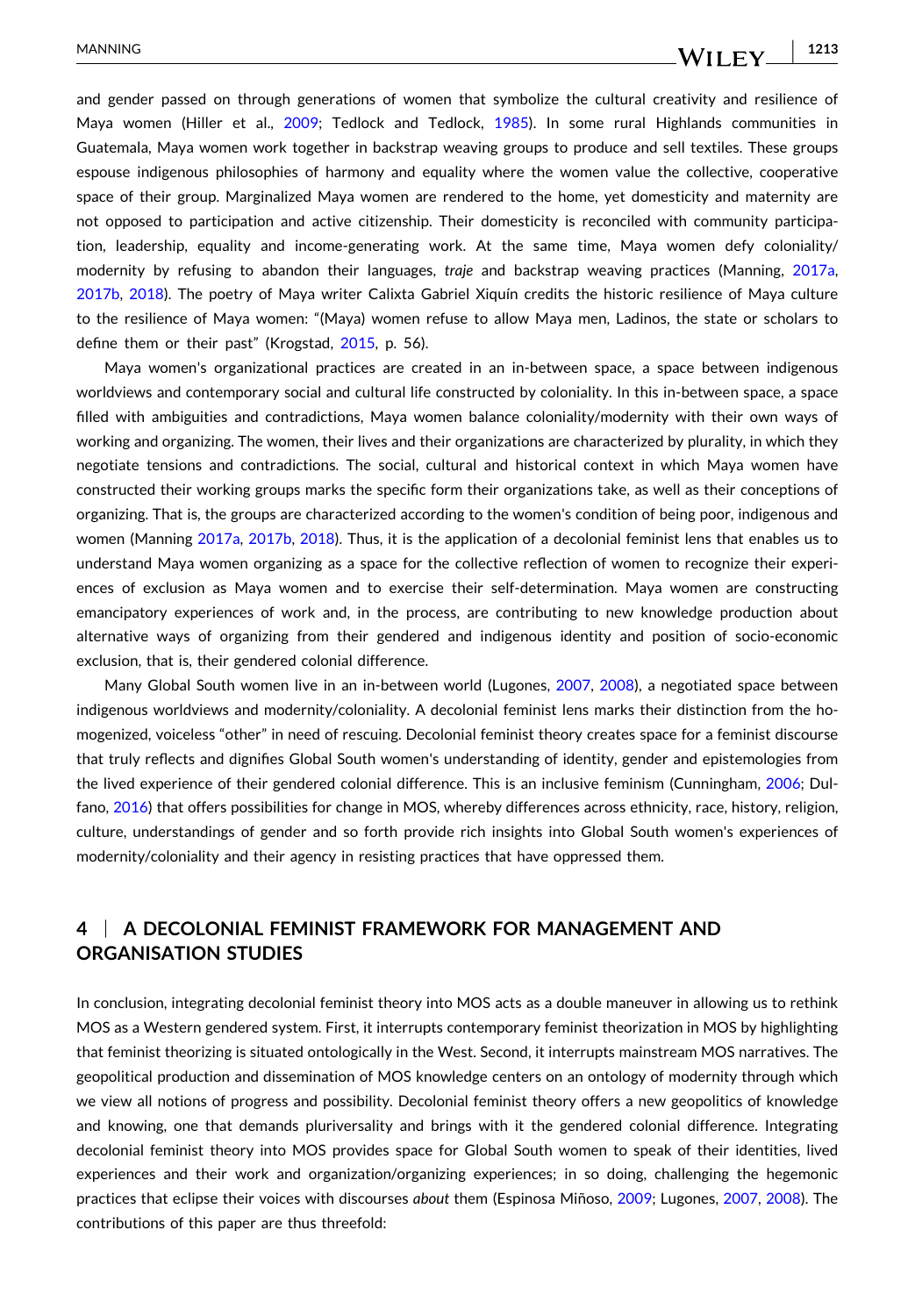## **4.1** <sup>|</sup> **Rethinking modernity/coloniality in MOS**

Faria ([2014\)](#page-14-0), Ibarra‐Colado ([2006](#page-15-0)), Lugones [\(2007](#page-15-0) [2008](#page-15-0); [2010](#page-15-0)) and Manning [\(2017a;](#page-15-0) [2017b](#page-15-0)) explain that MOS, in the context of an ontology of modernity, does not acknowledge non‐Western experiences, and subsequently there are no recognized experiences of work and organization/organizing by Global South women. Coloniality/modernity rendered invisible their knowledge contributions. Decolonial feminist theory challenges the dominant structures that have made invisible the agency of Global South women by giving legitimacy to their knowledge and their experiences of gender, identity and work. Embracing the gendered colonial difference acknowledges that Global South women have agency, and encourages theorization *with* them, not *about* them. That is, as academics we need to work with Global South women to bring into MOS knowledge about alternative, non-modern and indigenous ways of working and organizing built in the margins and brought to "the center". Theorizing *about* Global South women and their work and organization/organizing practices is contrary to the decolonial feminist theoretical perspective. Global South women have to become agents in the research process and the production of knowledge. Thus, a decolonial feminist lens in MOS embraces a more meaningful engagement with Global South women and their knowledge and lived experiences (Manning, forthcoming).

## **4.2** <sup>|</sup> **Thinking from the perspective of otherness**

Challenging modernity/coloniality in MOS allows us to think from the perspective of "otherness". Decolonial feminist theorizing in MOS responds with respect to the gendered colonial difference, and creates a space where Global South women, grounded in their experience of "otherness", are using their indigenous knowledge to develop their own solutions to the socio‐economic marginalization and ethnic and gender discrimination imposed upon them through the coloniality of knowledge and gender. Theorization about work and organization/organizing can no longer be seen only through an ontology of modernity perpetuated by Western(ised) academics, nor as an intervention on behalf of voiceless Global South women, whereby both perspectives end up reproducing Global South women's "otherness". Decolonial feminist theory is an epistemic and political shift in MOS, recognizing the agency in/of the gendered colonial Global South woman with different experiences, worldviews and ways of working and organizing.

## **4.3** <sup>|</sup> **A call for pluriversality**

Modernity/coloniality legitimized Western knowledge above all other knowledges, however pluriversality calls for dismantling of the hegemony of Western knowledge where the differences between center‐periphery disappear and pluriversal knowledges can coexist equally (Mignolo, [2011](#page-15-0)). Decolonial feminist theory argues that thinking is inevitably located (e.g., Lugones, [2007](#page-15-0); [2008;](#page-15-0) [2010;](#page-15-0) Mignolo, [2005;](#page-15-0) [2007](#page-15-0); [2011](#page-15-0)). This enables the coexistence of different ways of life and different ways of knowing, while creating a pluriversal space for diverse epistemic encounters that recognizes and values knowledge that has been produced from the lived experience of the gendered colonial difference. The gendered colonial difference could therefore be understood as thinking from another location using alternative knowledge traditions by Global South women who build agency from their experiences of "otherness". Decolonial feminist theory can bring into MOS pluriversal understandings of work and organization/ organizing that draw on local realities and indigenous worldviews within which gender, identity and work and community and familial structures are understood locally and constructed from the lived experience of the gendered colonial difference. Lugones [\(2007](#page-15-0); [2008](#page-15-0)) and Dulfano ([2016](#page-14-0)) explain that Global South women live in an in‐between world filled with complexities, where they negotiate conflicting experiences of gender, identity and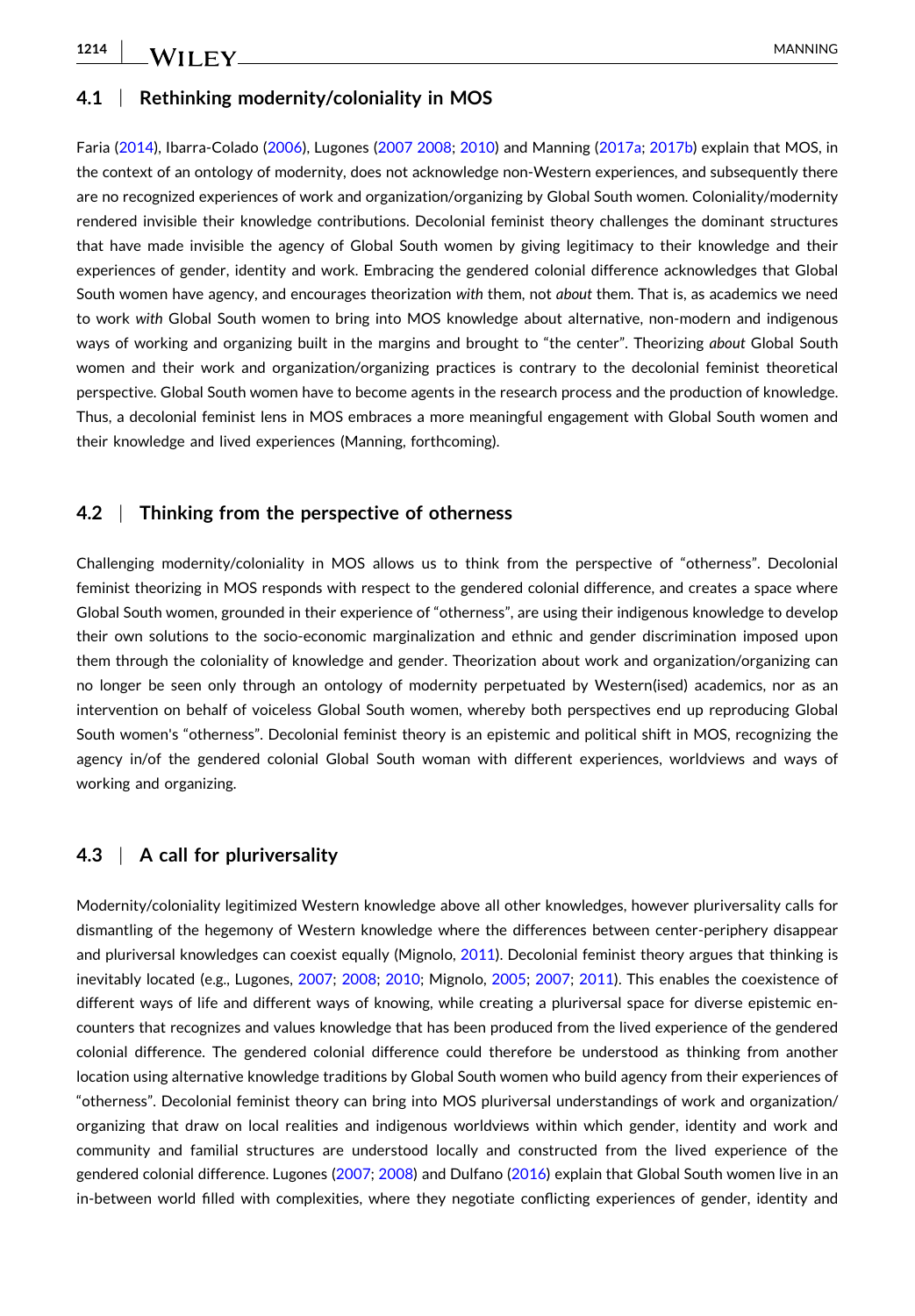<span id="page-13-0"></span>work. Their voices need to be heard if we are to construct a pluriversal understanding of work and organization/ organizing representing the knowledge and lived experiences of Global South women.

Integrating decolonial feminist theory into MOS is an epistemic move that encourages those in both the West and the Global South to understand that "there is life beyond Northern academia, both in terms of managerial theoretical concepts and in terms of organizational practices" (Alcadipani et al., 2012, p. 131). To this end, this epistemic move brings us toward pluriversality through which MOS theorists can conceptualize the coexistence of many work and organizational epistemologies.

## **4.4** <sup>|</sup> **Concluding thoughts**

In light of the contributions from decolonial feminism, I provide new directions for re-thinking work and organization/organizing from the lived experience of the gendered colonial difference. Decolonial feminist theory helps transition MOS from a discipline centered on modernity toward transmodernity by recognizing that knowledge produced by Global South women comes from a world in‐between modernity and indigenous worldviews. Decolonial feminist theory challenges the characterizations of these women as powerless victims, and demystifies them as women with their own agency, voice, knowledge and ways of working and organizing.

The diversities, distinctiveness and complexities of Global South women's lived experiences can bring to MOS a new geopolitics of knowledge and knowing. It is only *with* the voices of Global South women that decolonial feminist theory can destabilize the male/masculine, white/Western and bourgeois/managerial epistemologies that have come to dominate our discipline, and encourage the acceptance of another way of working and organizing that is equally valued. Together, Western(ised) academics and Global South women can address the imbalance in our discipline whereby we raise the voices of those working and organizing in the socio‐economic and academic margins to become recognized producers of knowledge.

#### **ACKNOWLEDGEMENTS**

My sincerest thanks to Banu Őzkazanҫ‐Pan for her support and feedback in the early drafts of this paper. Open access funding provided by IReL.

#### **DATA AVAILABILITY STATEMENT**

Data sharing not applicable to this article as no datasets were generated or analyzed during the current study.

#### **ORCID**

*Jennifer Manning* <https://orcid.org/0000-0002-1665-4813>

#### **REFERENCES**

- Alcadipani, R., & Faria, A. (2014). Fighting Latin American marginality in "international" business. *Critical Perspectives on International Business*, *10*(1), 107–117.
- Alcadipani, R., Khan, F. R., Gantman, E., & Nkomo, S. M. (2012). Southern voices in management and organization knowledge. *Organization*, *19*(2), 131–143.
- Anzaldúa, G. (1999). *Borderlands/la frontera*. University of Texas Aunt Lute Books.
- Barker, D. K. (2000). Dualisms, discourse and development. In U. Narayan, & S. Harding (Eds.), *Decentering the center: Philosophy for a multicultural, postcolonial,and feminist world* (pp. 177–188). Indiana University Press.
- Bastian Duarte, Á. I. (2012). From the margins of Latin American feminism: Indigenous and lesbian feminisms. *Signs: Journal of Women in Culture and Society*, *38*(1), 153–178.
- Bhambra, G. K. (2014). Postcolonial and decolonial dialogs. *Postcolonial Studies*, *17*(2), 115–121.

Butler, J. (2004). *Undoing gender*. Routledge Publications.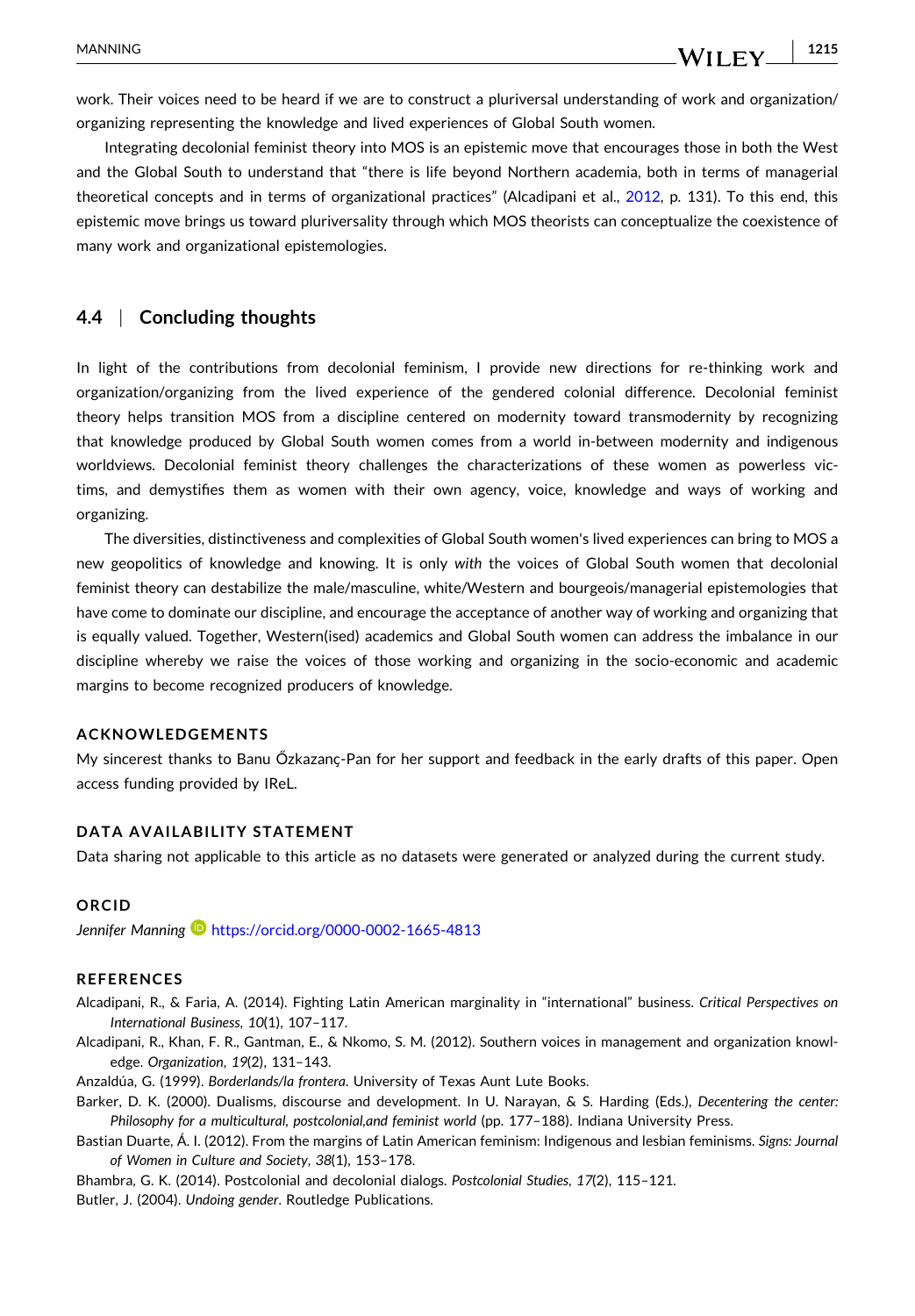- <span id="page-14-0"></span>Calás, M. B., & Smircich, L. (1989). Proceedings from the Academy of Management: Using the F-word: Feminist theories and the *social consequences of organisational research*.
- Calás, M. B., & Smircich, L. (1999). Past postmodernism? Reflections and tentative directions. *Academy of Management Review*, *24*(4), 649–671.
- Calás, M. B., & Smircich, L. (2003). To be done with progress and other heretical thoughts for organization and management studies. In E. Locke (Ed.), *Postmodernism and management: Pros, cons, and the alternative* (pp. 29–56). JAI.
- Calás, M. B., & Smircich, L. (2006). From the "woman's point of view" ten years later: Toward a feminist organization studies. In S. R. Clegg, C. Hardy, T. B. Lawrence, & W. R. Nord (Eds.), *The Sage handbook of organization studies* (pp. 284–346). Sage Publications.
- Connell, R. (2014). The sociology of gender in Southern perspective. *Current Sociology*, *62*(4), 550–567.
- Contu, A. (2018). '… the point is to change it'–Yes, but in what direction and how? Intellectual activism as a way of 'walking the talk' of critical work in business schools. *Organization*, *25*(2), 282–293.
- Crenshaw, K. (1989). Demarginalizing the intersection of race and sex: A black feminist critique of antidiscrimination doctrine, *feminist theory, and antiracist politics* (pp. 139–167). University of Chicago Legal Forum.
- Crenshaw, K. (1991). Mapping the margins: Intersectionality, identity politics, and violence against women of color. *Stanford Law Review*, *43*(6), 1241–1299.
- Cunningham, M. (2006). Indigenous women's visions of an inclusive feminism. *Development*, *49*(1), 55–59.
- Dar, S. (2018a). De‐colonizing the boundary‐object. *Organization Studies*, *39*(4), 565–584.
- Dar, S. (2018b). The masque of Blackness: Or, performing assimilation in the white academe. *Organization*, *26*(3), 432–446.
- Dar, S., Liu, H., Martinez Dy, A., & Brewis, D. N. (2020). The business school is racist: Act up! *Organization*. 1350508420928521
- Dulfano, I. (2016). Knowing the other/other ways of knowing: Indigenous feminism, testimonial, and anti‐globalization street discourse. Arts & Humanities in Higher Education. *An International Journal of Theory, Research and Practice*. Retrieved from *16*(1), 82–96. [http://ahh.sagepub.com/content/early/2016/02/25/1474022216633883.full.pdf](http://ahh.sagepub.com/content/early/2016/02/25/1474022216633883.full.pdf%2Bhtml)+html

Dussel, E., & Ibarra‐Colado, E. (2006). Globalization, organization and the ethics of liberation. *Organization*, *13*(4), 489–508.

Escobar, A. (2007). Worlds and knowledges otherwise. *Cultural Studies*, *21*(2–3), 179–210.

- Escobar, A. (2010). Latin America at a crossroads. *Cultural Studies*, *24*(1), 1–65.
- Espinosa Miñoso, Y. (2009). Ethnocentrism and coloniality in Latin America feminism: The complicity and consolidation of hegemonic feminism in transnational spaces. *Venezuelan Journal of Women Studies*, *14*(33), 37–54.
- Espinosa Miñoso, Y. (2017). De porquéesnecesario un feminismodescolonial: Diferenciaciondominación co‐constitutiva de la modernidad Occidental y el fin de la política de identidad. *Revista Solar*, *12*(1), 141–171.
- Faria, A. (2014). Border thinking in action: Should critical management studies get anything done? In V. Malin, J. Murphy, & M. Siltaoja (Eds.), *Getting things done: Dialogs in critical management studies* (Vol. 2, pp. 277–300). Emerald Group Publishing. Volume.
- Ferguson, K. E. (1994). On bringing more theory, more voices and more politics to the study of organization. *Organization*, *1*(1), 81–99.
- Fischer, E. F. (2001). *Cultural logics and global economies: Maya identity in thought and practice*. University of Texas Press.
- Foley, D. E. (2002). Critical ethnography: The reflexive turn. *International Journal of Qualitative Studies in Education*, *15*(4), 469–490.
- Gherardi, S. (2003). Feminist theory and organization theory: A dialogue on new bases. In H. T. soukas & C. Knudsen, & C.
- (Eds.), *The Oxford handbook of organization theory: Meta‐theoretical perspectives* (pp. 210–236). Oxford University Press. Grandin, G. (2000). *The blood of Guatemala*. Duke University Press.
- Grasco, J. L. (2005). Spanish colonialism and processes of social change in Mesoamerica. In G. J. Stein (Ed.), *The archaeology of colonial encounters: Comparative perspectives* (pp. 69–108). School for Advanced Research Press.
- Haraway, D. (1988). Situated knowledges: The science question in feminism and the privilege of partial perspective. *Feminist Studies*, *14*, 575–599.
- Harding, N., Ford, J., & Fotaki, M. (2013). Is the 'F'‐word still dirty? A past, present and future of/for feminist and gender studies in organization. *Organization*, *20*(1), 51–65.
- Hendrickson, C. (1995). *Weaving identities: Construction of dress and self in a Highland Guatemala town*. University of Texas Press.
- Hernández Castillo, A. R. (2010). The emergence of indigenous feminisms in Latin America. *Signs*. *Journal Of Women In Culture and Society*, *35*(31), 539–545.
- Hill Collins, P. (2008). *Black feminist thought: Knowledge, consciousness and the politics of empowerment*. Routledge.
- Hiller, P. T., Linstroth, J. P., & Vela, P. A. (2009). I am Maya, not Guatemalan, nor Hispanic the belongingness of Mayas in Southern Florida. *Forum for Qualitative Social Research*, *10*(3).
- Holvino, E. (2010). Intersections: The simultaneity of race, gender and class in organization studies. *Gender, Work and Organization*, *17*(3), 248–277.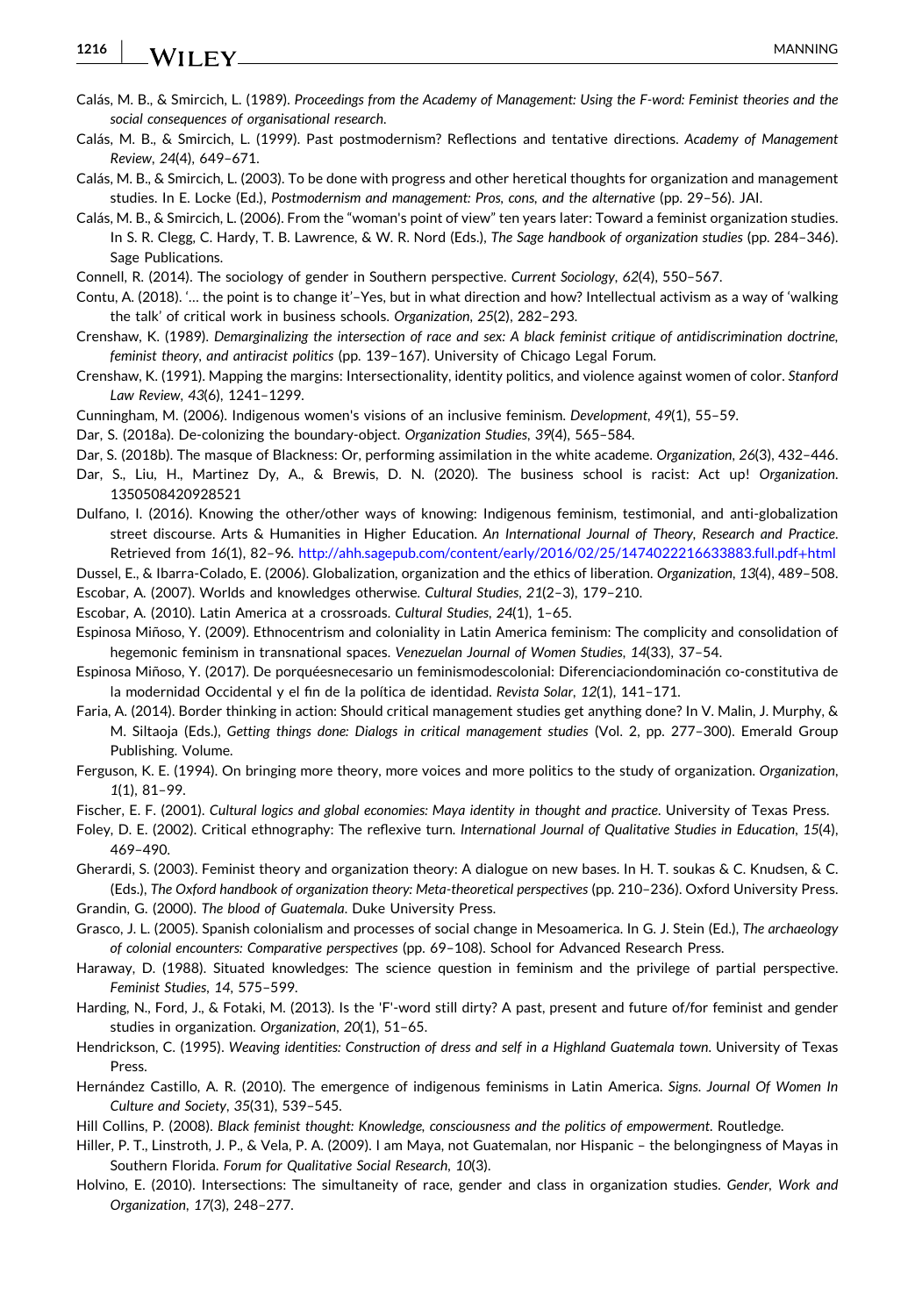<span id="page-15-0"></span>hooks, B. (1981). *Ain't I a woman: Black women and feminism*. South End.

- Hulme, P. (2008). Postcolonial theory and the representation of culture in the Americas. In M. Moraña & E. C. A. Dussel&Jáuregui (Eds.), *Coloniality at large: Latin America and the postcolonial debate* (pp. 388–395). Duke University Press.
- Ibarra‐Colado, E. (2006). Organization studies and epistemic coloniality in Latin America: Thinking otherness from the margins. *Organization*, *13*(4), 463–488.
- Ibarra‐Colado, E. (2008). Is there any future for critical management studies in Latin America? Moving from epistemic coloniality to 'Trans‐Discipline'. *Organization*, *15*(6), 932–935.
- Imas, J. M., & Weston, A. (2012). From Harare to Rio de Janeiro:Kukiya‐Favelaorganization of the excluded. *Organization*, *19*(2), 205–227.
- Jack, G., Westwood, R., Srinivas, N., & Sardar, Z. (2011). Deepening, broadening and re‐asserting a postcolonial interrogative space in organization studies. *Organization*, *18*(3), 275–302.
- Joyce, R. (1997). The construction of gender in classic Maya monuments. In R. P. Wright (Ed.), *Gender and archaeology* (pp. 167–195). University of Pennsylvania Press.
- Joyce, R. A. (1998). Performing the body in pre‐Hispanic Central America. *Res: Anthropology and Aesthetics*, *33*(1), 147–165.
- Krogstad, A. D. (2015). Grandmothers, earth, and corn: The Maya woman in the work of Calixta Gabriel Xiquín. *The Latin Americanist*, *59*(1), 47–60.
- Liu, Z. (2018). Asian Canadian communal literary enterprise. *British Journal of Canadian Studies*, *31*(1), 81–103.
- Looper, M. T. (2002). Women‐men (and men‐women): Classic Maya rulers and the third gender. In T. Ardren (Ed.), *Ancient Maya women* (pp. 171–202). Alta Mira Press.
- Lopez, M. L. (2006). *Indigenous women and governance in Guatemala*. FOCALCanadian Foundation for the Americas. Retrieved from [http://www.focal.ca/pdf/mujer\\_indigena\\_e.pdf](http://www.focal.ca/pdf/mujer_indigena_e.pdf)
- Lorber, J. (2010). Feminisms and their contributions to gender equality. In J. Lorber (Ed.), *Gender inequality: FeministtTheories and politics* (pp. 1–20). Oxford University Press.
- Lugones, M. (2007). Heterosexualism and the colonial/modern gender system. *Hypatia*, *22*(1), 186–209.
- Lugones, M. (2008). The coloniality of gender. *Worlds & Knowledges Otherwise*, *2*, 1–17.Spring.
- Lugones, M. (2010). Toward a decolonial feminism. *Hypatia*, *25*(4), 742–759.
- Madison, S. D. (2012). *Critical ethnography: Method, ethnics and performance*. Sage Publication.
- Manning, J. (2016). Constructing a postcolonial feminist ethnography. *Journal of Organizational Ethnography*, *5*(2), 90–105.
- Manning, J. (2017a). *Maya women organizing in the margins: A post/decolonial feminist approach*. Dublin Institute of Technology. (unpublished doctoral dissertation).
- Manning, J. (2017b). Communitarian organizing: Maya women decolonizing organization studies. In *Paper presented at 10th international critical management studies conference*.
- Manning, J. (2018). Becoming a decolonial feminist ethnographer: Addressing the complexities of positionality and representation. *Management Learning*, *49*(3), 311–326.
- Manning, J. (forthcoming). A decolonial feminist ethnography: Empowerment, ethics and epistemology. In E. Bell & S. Singh Sengupta (Ed.), *Empowering methods in organizational and social research*. Routledge India Originals.
- Marcos, S. (1998). Embodied religious thought: Gender categories in Mesoamerica. *Religion*, *28*(4), 371–382.
- Marcos, S. (2009). Mesoamerican women's Indigenous spirituality: Decolonizing religious beliefs. *Journal of Feminist Studies in Religion*, *25*(2), 25–45.
- Menchú Tum, R. (1983). *Me llamo Rigoberta Menchú yssi me nació la concienca*. Editorial Argos Vergara.
- Mendoza, B. (2002). Transnational feminisms in question. *Feminist Theory*, *3*(3), 295–314.
- Metcalfe, B. D., & Woodhams, C. (2012). Introduction: New directions in gender, diversity and organization theorizing Reimagining feminist post‐colonialism, transnationalism and geographies of power. *International Journal of Management Reviews*, *14*(2), 123–140.
- Mignolo, W. D. (2005). *Local stories/global design: Coloniality, subaltern knowledges, and border thinking*. Princeton University.
- Mignolo, W. D. (2007). Introduction. *Cultural Studies*, *21*(2), 155–167.
- Mignolo, W. D. (2011). Geopolitics of sensing and knowing: On (de)coloniality, border thinking and epistemic disobedience. *Postcolonial Studies*, *14*(3), 273–283.
- Misoczky, M. C. (2011). World visions in dispute in contemporary Latin America: Development x harmonic life. *Organization*, *18*(3), 345–363.
- Mohanty, C. (1988). Under Western eyes: Feminist scholarship and colonial discourses. *Feminist Review*, *30*(1), 61–88.
- Mohanty, C. T. (1991). Under Western eyes: Feminist scholarship and colonial discourses. In C. T. Mohanty, A. Russo, & L. Torres (Eds.), *Third World women and the politics of feminism* (pp. 52–80). Indiana University Press.
- Mohanty, C. T. (2003a). *Feminism without borders: Decolonizing theory, practicing solidarity*. Duke University Press.
- Mohanty, C. T. (2003b). "Under Western Eyes" revisited: Feminist solidarity through anticapitalist struggles. *Signs: Journal of Women in Culture and Society*, *28*(2), 499–535.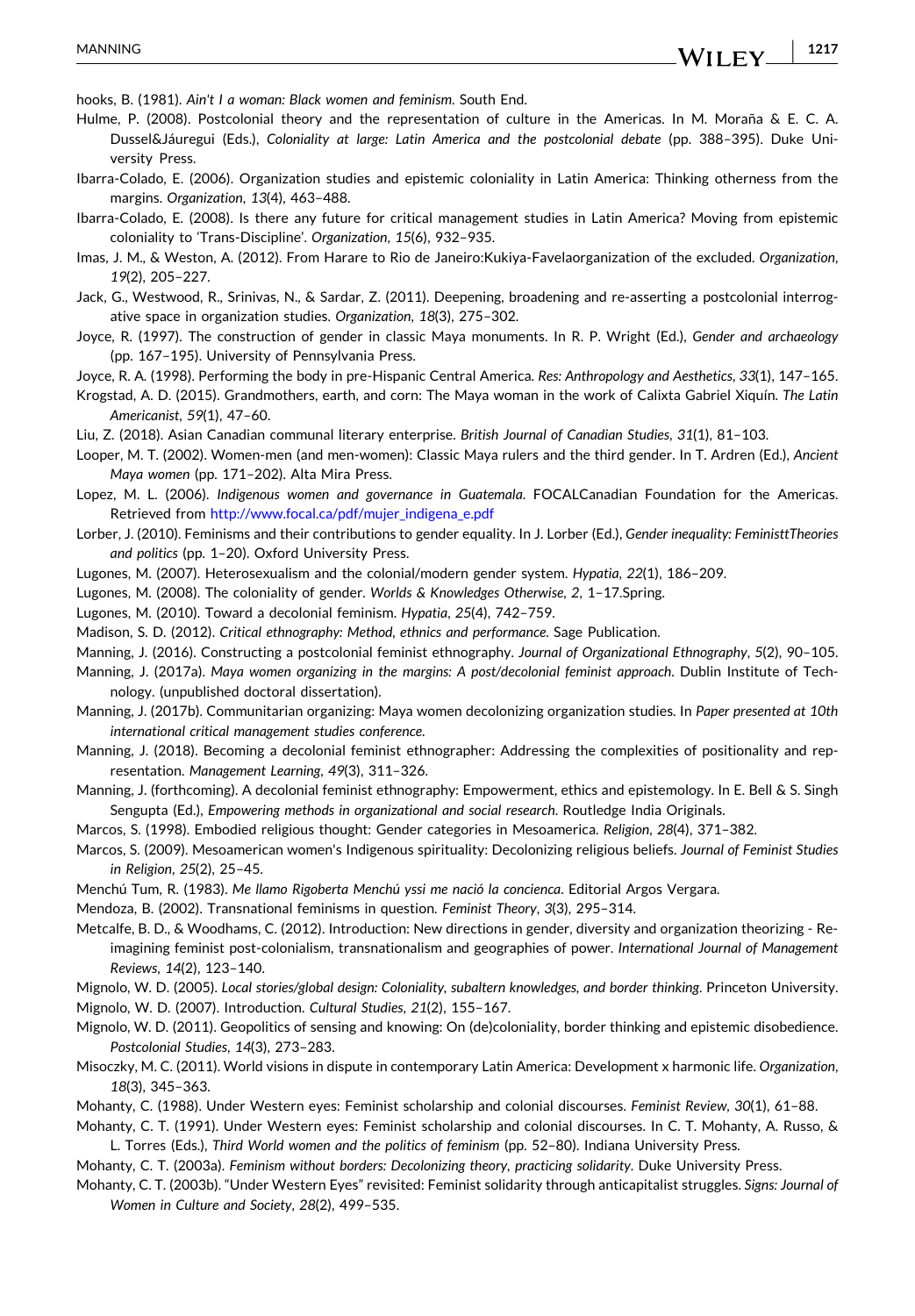<span id="page-16-0"></span>**1218** WILEY MANNING

- Moraga, C., & Anzaldúa, G. E. (Ed.). (1983). *The bridge called my back: Writing by racial women of color*. Kitchen Table/Women of Color.
- Nkomo, S. M. (2011). A postcolonial and anti‐colonial reading of 'African' leadership and management in organization studies: Tensions, contradictions and possibilities. *Organization*, *18*(3), 365–386.

O'Donnell, R. (2009). "We were different then" Indigenous women in rural Guatemala and the "war‐widow" Category. *Canadian Woman Studies*, *27*(1), 145–148. Retrieved from [http://cws.journals.yorku.ca/index.php/cws/article/](http://cws.journals.yorku.ca/index.php/cws/article/viewFile/23155/21434) [viewFile/23155/21434](http://cws.journals.yorku.ca/index.php/cws/article/viewFile/23155/21434)

Oyěwùmí, O. (1997). *The invention of women: Making an African sense of Western gender discourses*. University of Minnesota Press.

Őzkazanҫ‐Pan, B. (2012). Postcolonial feminist research: Challenges and complexities. *Equality, Diversity and Inclusion: International Journal*, *31*(5/6), 573–591.

Őzkazanҫ‐Pan, B. (2019). CSR as gendered neocoloniality in the Global South. *Journal of Business Ethics*, *160*(4), 851–864.

Paludi, M. I., Helms Mills, J., & Mills, A. (2019). Cruzando fronteras : The contribution of a decolonial feminism in organization studies. *Management & Organizational History*, *14*(1), 55–78.

Paredes, J. (2008). *Hilandofino: Desde el feminismocomunitario*. CEDEC.

Paredes, J. (2010). Plan de las Mujeres: Marco conceptual y metodología para el BuenVivir. *Bolivian Studies Journal*, *15–17*, 191–210.

Porras, S., & Riis‐Hansen, A. (1992). *Interview with RigobertaMenchú Tum: Five hundred years of sacrifice before alien gods. Race and ethnicity*. Retrieved from [http://race.eserver.org/rigoberta](http://race.eserver.org/rigoberta-menchu-tum.html)‐menchu‐tum.html

Prasad, A. (2003). *Postcolonial theory and organizational analysis: A critical engagement*. Springer.

Prashad, V. (2012). Dream history of the Global South. *Interface*. *A Journal for and about Social Movements*, *4*(1), 43–53.

Quijano, A. (2000). Coloniality of power and eurocentrism in Latin America. *Nepantla: Views from South*, *1*(3), 533–580.

Quijano, A. (2007). Coloniality and modernity/rationality. *Cultural Studies*, *21*(2), 168–178.

Radcliffe, S. A. (2015). *Dilemmas of difference*. Duke University Press.

Restrepo, E., & Escobar, A. (2005). 'Other anthropologies and anthropology otherwise'. *Critique of Anthropology*, *25*(2), 99–129.

Richard, N. (1996). Feminismo, experiencia y representación. *Reviberoamer*, *62*(176–177), 733–744.

Roshanravan, S. (2014). Motivating coalition: Women of color and epistemic disobedience. *Hypatia*, *29*(1), 41–58.

Said, E. W. (1978). *Orientalism*. Vintage Books.

Saldivar-Hull, S. (1991). Feminism on the border: From gender politics to geopolitics. In H. Calderon & J. D. Saldivar (Ed.), *Criticism in the borderlands: Studies in Chicano literature, culture and ideology* (pp. 203–221). Duke University Press.

Sandoval, C. (2000). *Methodology of the oppressed. Theory out of bounds*. University of Minnesota Press.

Sanford, V. (2000). The silencing of Maya women from Mamá Maquín to Rigoberta Menchú. *Social Justice A Journal of Crime, Conflict and World Order*, *27*(1), 128–151.

Sanford, V. (2001). From I, Rigoberta to the commissioning of truth: Maya women and the reshaping of Guatemalan history. *Cultural Critique*, *47*(Winter), 16–53.

Schiwy, F. (2007). Decolonization and the question of subjectivity. *Cultural Studies*, *21*(2–3), 271–294.

Spivak, G. C. (1985). Subaltern studies: Deconstructing historiography. In R. Guha (Ed.), *Subaltern studies IV* (pp. 330–363). Oxford University Press.

Spivak, G. C. (1988). Can the subaltern speak? In C. Nelson & L. Grossberg (Eds.), *Marxism and the interpretation of culture* (pp. 271–313). University of Illinois Press.

Spivak, G. C. (1999). *A critique of postcolonial reason: Toward a history of the vanishing present*. Harvard University Press.

Stockett, M. K. (2005). On the importance of difference: Re‐envisioning sex and gender in ancient Mesoamerica. *World Archaeology*, *37*(4), 566–578.

- Tedlock, B., & Tedlock, D. (1985). Text and textile: Language and technology in the arts of the Quiché Maya. *Journal of Anthropological Research*, *41*(2), 121–146.
- Ul-Haq, S., & Westwood, R. (2012). The politics of knowledge, epistemological occlusion and Islamic management and organization knowledge. *Organization*, *19*(2), 229–257.

Walsh, C. (2007). Shifting the geopolitics of critical knowledge. *Cultural Studies*, *21*(2–3), 224–239.

Wood, C. (2001). Authorizing gender and development: 'Third world women', native informants, and speaking nearby. *Nepantla: Views From South*, *2*(3), 429–447.